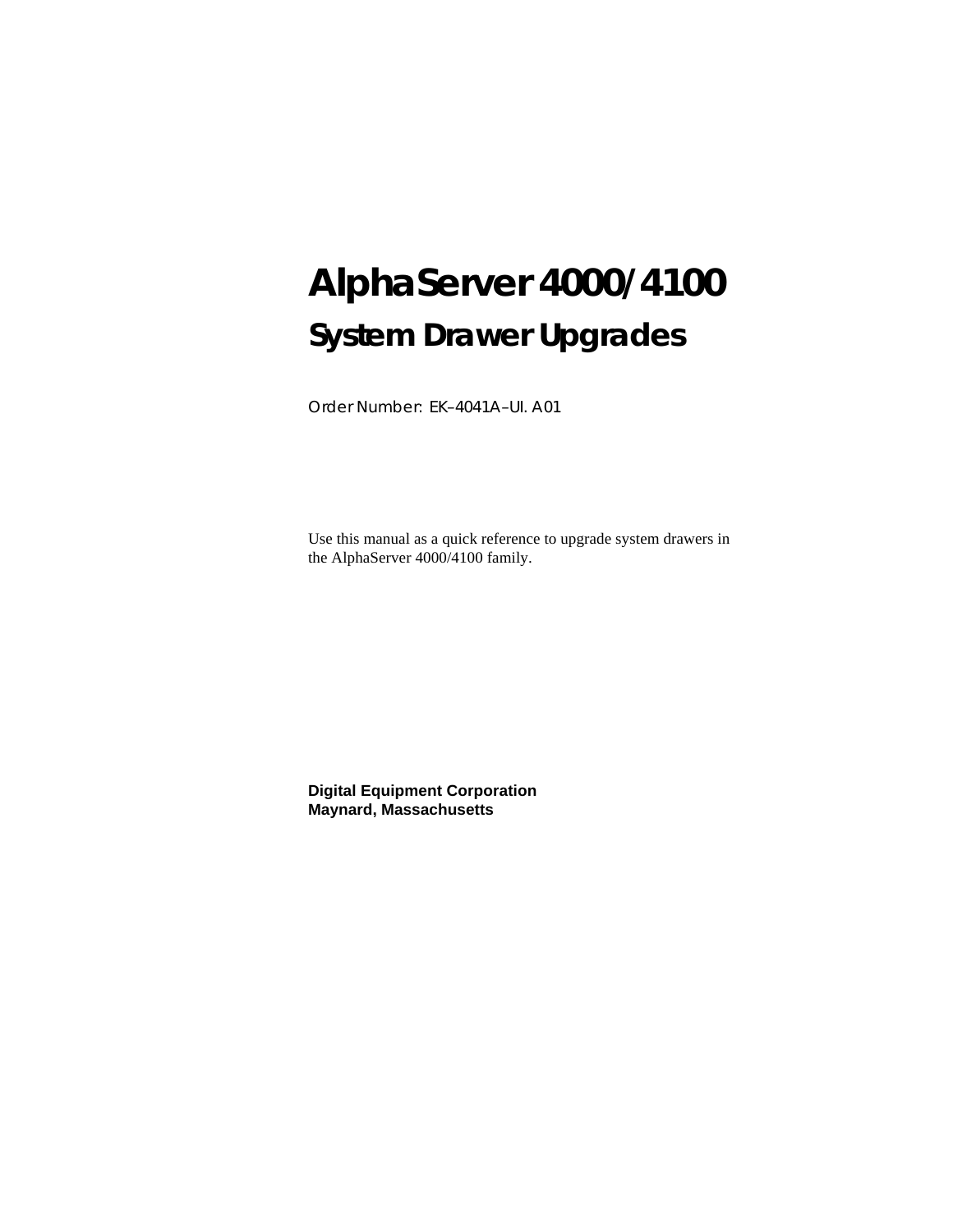#### **First Printing, January 1997**

Digital Equipment Corporation makes no representations that the use of its products in the manner described in this publication will not infringe on existing or future patent rights, nor do the descriptions contained in this publication imply the granting of licenses to make, use, or sell equipment or software in accordance with the description.

The information in this document is subject to change without notice and should not be construed as a commitment by Digital Equipment Corporation.

Digital Equipment Corporation assumes no responsibility for any errors that may appear in this document.

The software, if any, described in this document is furnished under a license and may be used or copied only in accordance with the terms of such license. No responsibility is assumed for the use or reliability of software or equipment that is not supplied by Digital Equipment Corporation or its affiliated companies.

Copyright © 1997 by Digital Equipment Corporation. All rights reserved.

The following are trademarks of Digital Equipment Corporation: AlphaGeneration, AlphaServer, OpenVMS, StorageWorks, VAX, the AlphaGeneration logo, and the DIGITAL logo.

The following are third-party trademarks: UNIX is a registered trademark in the U.S. and other countries, licensed exclusively through X/Open Company Ltd. Windows NT is a trademark of Microsoft, Inc. All other trademarks and registered trademarks are the property of their respective holders.

**FCC Notice:** The equipment described in this manual generates, uses, and may emit radio frequency energy. The equipment has been type tested and found to comply with the limits for a Class A digital device pursuant to Part 15 of FCC Rules, which are designed to provide reasonable protection against such radio frequency interference. Operation of this equipment in a residential area may cause interference, in which case the user at his own expense will be required to take whatever measures are required to correct the interference.

**Shielded Cables:** If shielded cables have been supplied or specified, they must be used on the system in order to maintain international regulatory compliance.

**Warning!** This is a Class A product. In a domestic environment this product may cause radio interference, in which case the user may be required to take adequate measures.

**Achtung!** Dieses ist ein Gerät der Funkstörgrenzwertklasse A. In Wohnbereichen können bei Betrieb dieses Gerätes Rundfunkstörungen auftreten, in welchen Fällen der Benutzer für entsprechende Gegenmaßnahmen verantwortlich ist.

**Avertissement!** Cet appareil est un appareil de Classe A. Dans un environnement résidentiel cet appareil peut provoquer des brouillages radioélectriques. Dans ce cas, il peut être, demandé à l'utilisateur de prendre les mesures appropriées.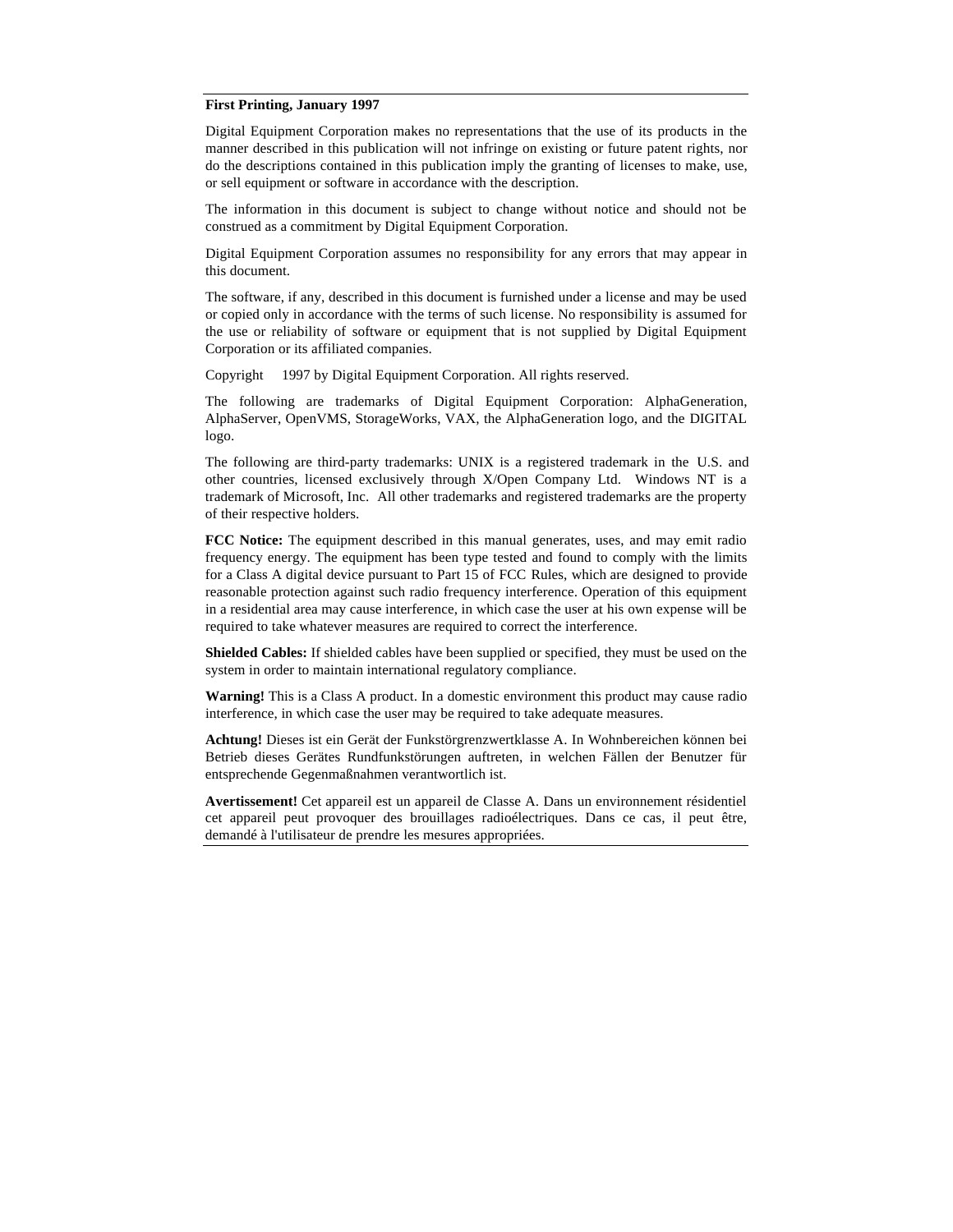# **Contents**

**iii**

|--|

# **Chapter 1 Overview**

| 1.1 |  |  |
|-----|--|--|
|     |  |  |

# **Chapter 2 Installing the Upgrade**

| 2.1 |  |
|-----|--|
| 2.2 |  |
| 2.3 |  |
| 2.4 |  |
| 2.5 |  |
| 2.6 |  |
|     |  |

# **Chapter 3 Verification**

| 3.1 |  |
|-----|--|
| 3.2 |  |

# **Examples**

| $1-1$   |  |
|---------|--|
| $1 - 2$ |  |
| $3 - 1$ |  |
| $3 - 2$ |  |
| $3 - 3$ |  |

# **Figures**

| $2 - 1$ |  |
|---------|--|
| $2 - 2$ |  |
| $2 - 3$ |  |
| $2 - 4$ |  |
| $2 - 5$ |  |
| $2 - 6$ |  |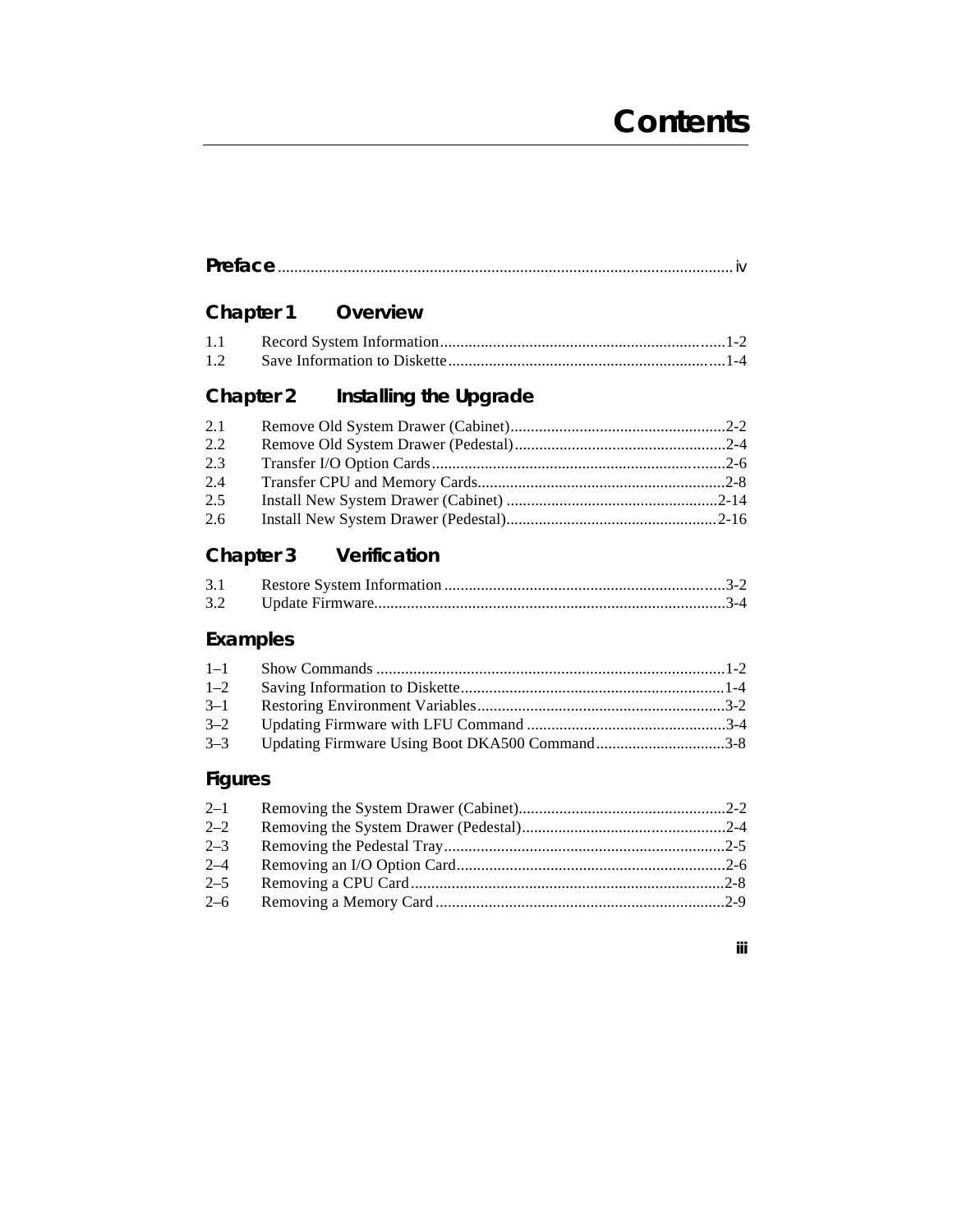| $2 - 7$       |  |
|---------------|--|
| $2 - 8$       |  |
| $2 - 9$       |  |
| <b>Tables</b> |  |

**iv**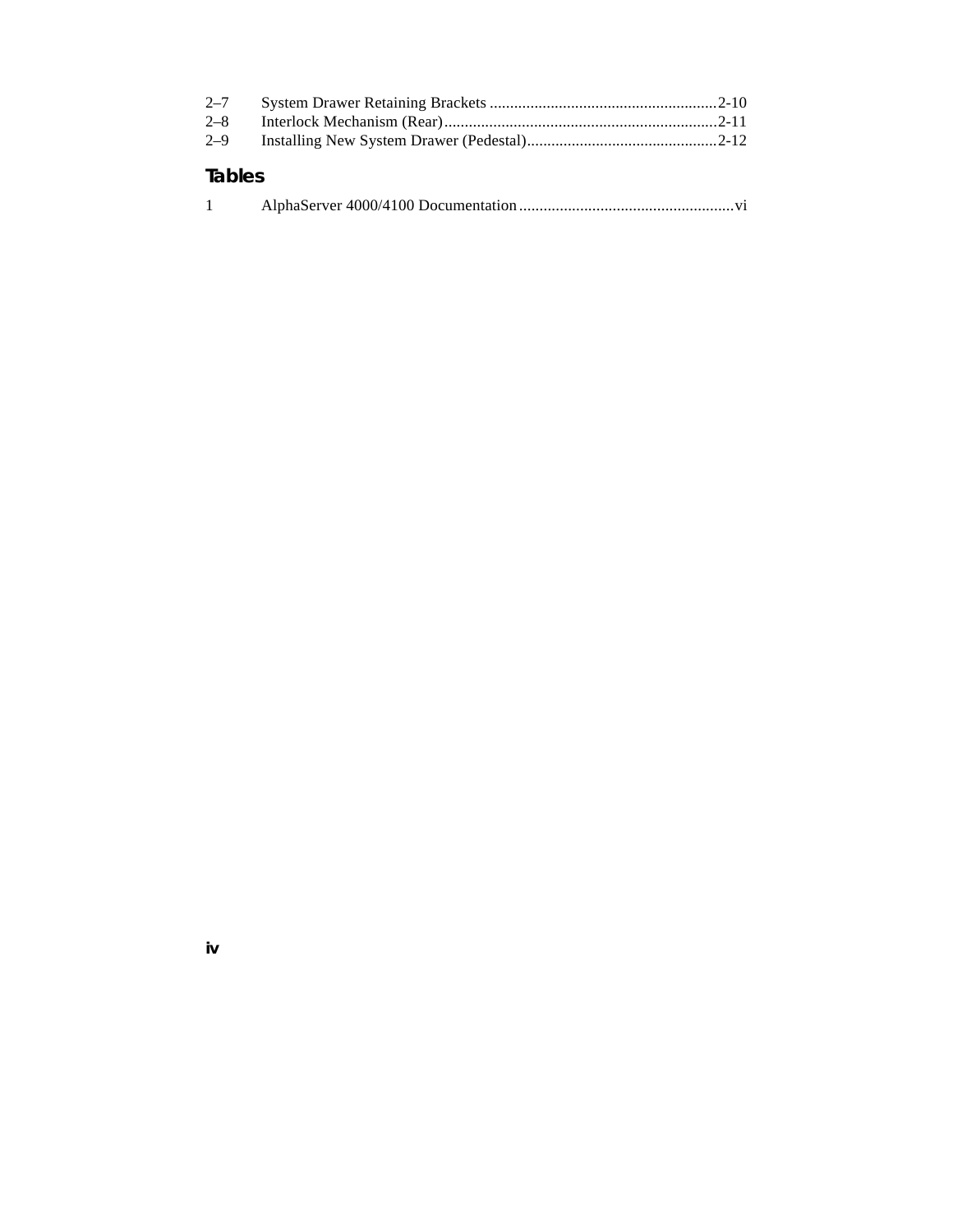#### **Intended Audience**

This manual is written for field service personnel.

#### **Document Structure**

This manual uses a structured documentation design. Topics are organized into small sections for efficient online and printed reference. Each topic begins with an abstract. You can quickly gain a comprehensive overview by reading only the abstracts. Next is an illustration or example, which also provides quick reference. Last in the structure are descriptive text and syntax definitions.

This manual has three chapters, as follows:

- **Chapter 1, Overview,** describes the upgrade and the tools you will need.
- **Chapter 2, Installing the Upgrade,** gives the system drawer removal and installation procedures for cabinet systems and pedestal systems.
- **Chapter 3, Verification,** describes the upgrade verification procedure.

**v**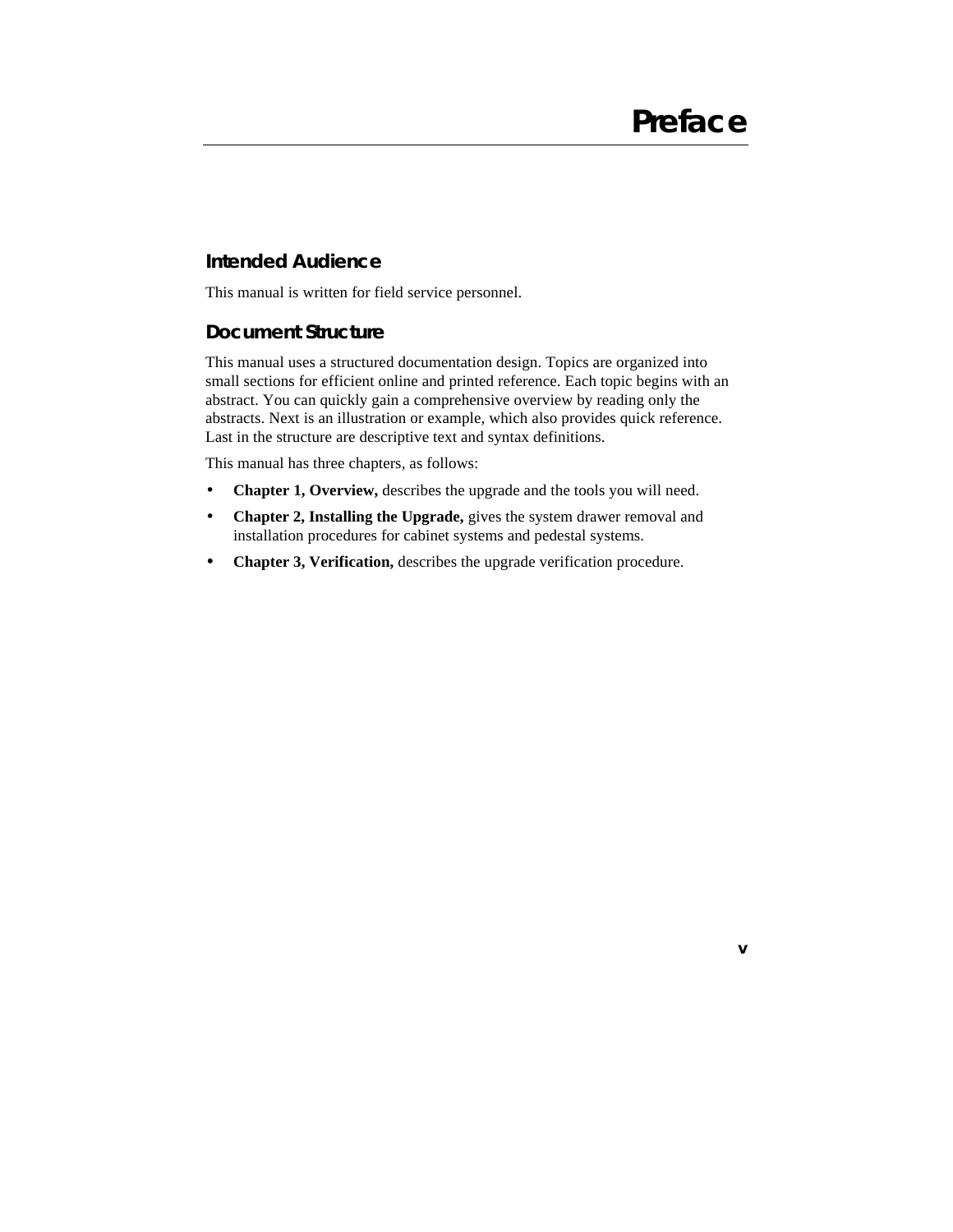### **Documentation Titles**

Table 1 lists the books in the AlphaServer 4000/4100 documentation set.

| Title                                                                      | <b>Order Number</b> |
|----------------------------------------------------------------------------|---------------------|
| <b>AlphaServer 4100 User and Configuration</b><br><b>Documentation Kit</b> | QZ-00VAA-GZ         |
| <b>System Drawer User's Guide</b>                                          | $EK-4100A-UG$       |
| Configuration and Installation Guide                                       | $EK-4100A-CG$       |
| <b>AlphaServer 4000 User and Configuration</b><br><b>Documentation Kit</b> | QZ-00VAB-GZ         |
| System Drawer User's Guide                                                 | $EK-4000A-UG$       |
| Configuration and Installation Guide                                       | $EK-4100A-CG$       |
| <b>Service Information</b>                                                 |                     |
| AlphaServer 4000/4100 Service Manual (hard copy)                           | $EK-4100A-SV$       |
| Service Manual (diskette)                                                  | AK-OXBJA-CA         |
| <b>Reference Information</b>                                               |                     |
| 2T-RMSMC System Management Station Kit<br><b>Installation Guide</b>        | EK-RMSMC-IN         |
| KN30n CPU Installation Card                                                | $EK-KN300-N$        |
| <b>MS3n0 Memory Installation Card</b>                                      | $EK-MS300-N$        |
| H7291 Power Supply Installation Card                                       | <b>EK-H7291-IN</b>  |
| ServerWORKS Manager Administrator User's Guide                             | ER-4QXAA-UA         |

# **Table 1 AlphaServer 4000/4100 Documentation**

**vi**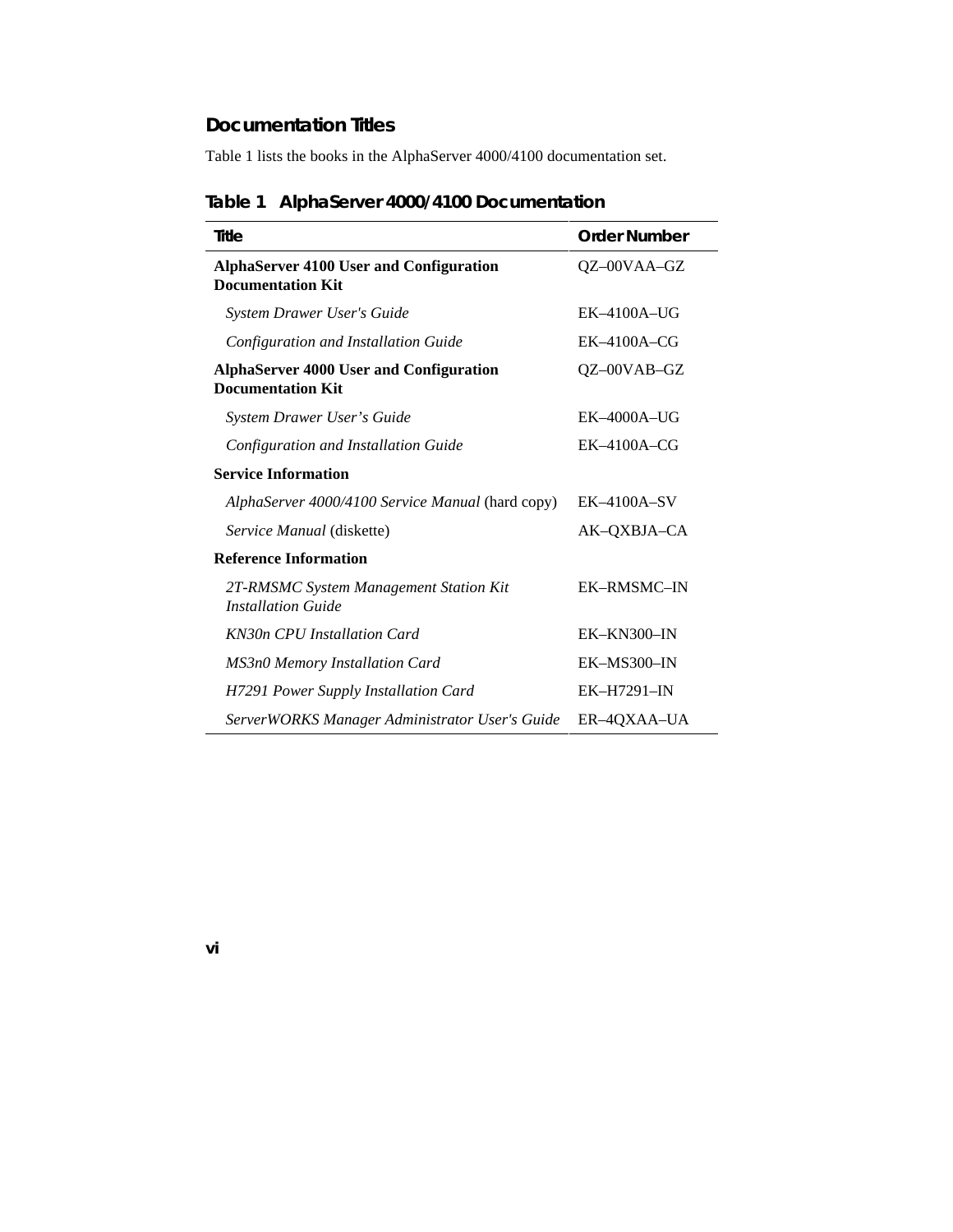# **Chapter 1**

# **Overview**

There are several upgrades in the AlphaServer 4000/4100 family that involve exchanging the system drawers. This manual describes system drawer upgrades in both AlphaServer 4000/4100 cabinet and pedestal systems. You will need a small Phillips screwdriver and a small flathead screwdriver.

Before starting the hardware installation, check the system configuration and record the system serial number and environment variables. Sections in this chapter include:

- Record System Information
- Save Information to Diskette

Overview **1-1**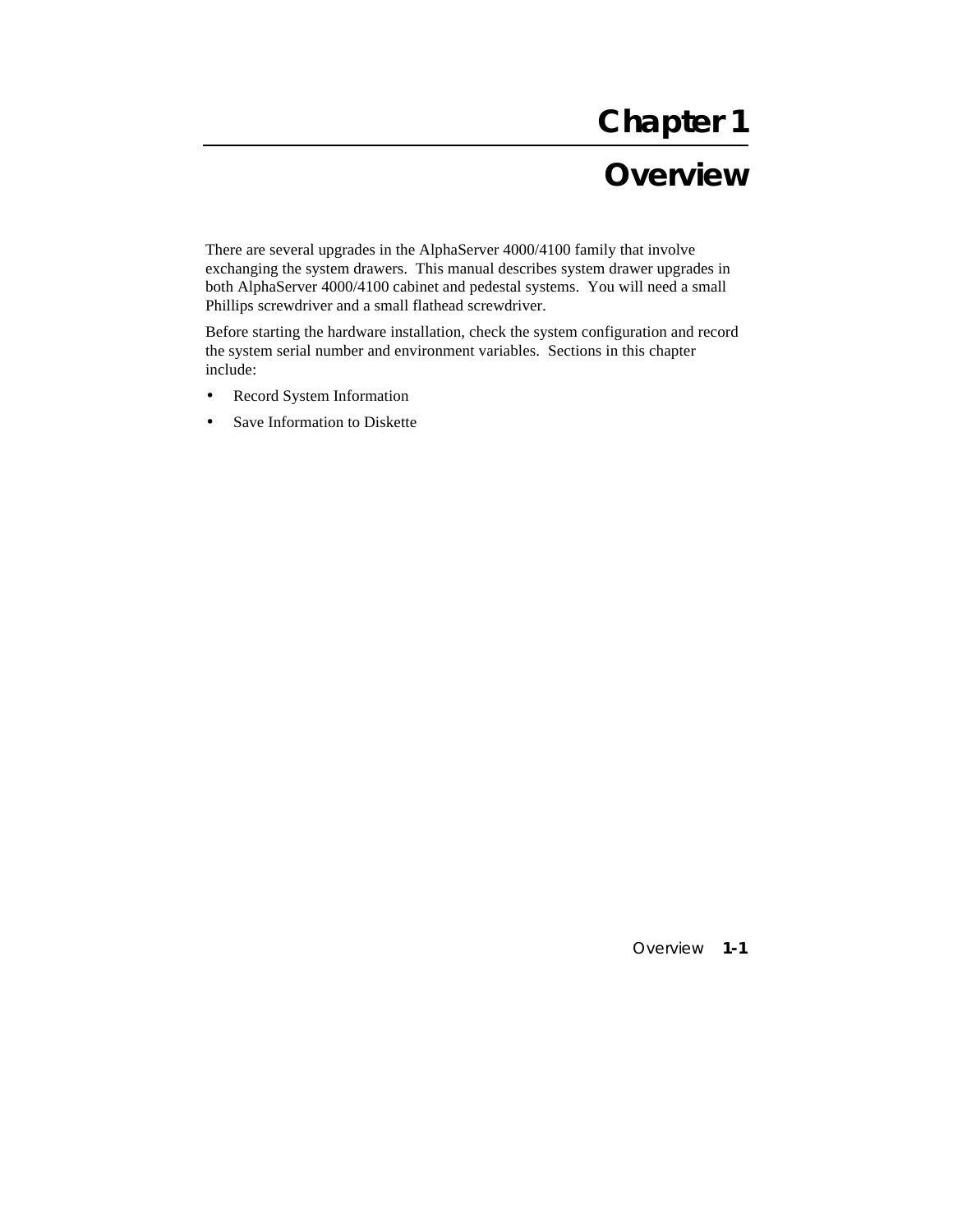### **1.1 Record System Information**

**Update the operating system software and get a hardcopy of the system configuration, serial number, and environment variables. At the SRM console prompt, issue show commands to obtain this information.**

#### **Example 1–1 Show Commands**

P00>>> show config  $\bullet$  Digital Equipment Corporation AlphaServer 4000

Console V2.0-1 OpenVMS PALcode V1.18-8, Digital UNIX PALcode V1.21-12 Module Type Rev Name<br>System Motherboard 10000 mthrbrd0 System Motherboard Memory 128 MB SYNC 0 0000 mem0 Memory 128 MB SYNC 0 0000 mem1 CPU (1MB Cache) 1 0000 cpu0<br>
CPU (1MB Cache) 1 0000 cpu0<br>
Bridge (IOD0/IOD1) 600 0021 iod0 CPU (1MB Cache) 1 0000 cpu1<br>Bridge (IOD0/IOD1) 600 0021 iod0/iod1 Bridge (IOD0/IOD1) 600 0021 iod0/iod1 PCI Motherboard PCI0 (IOD0) Slot Option Name Type Rev Name 1 PCEB 28086 0004 pceb 1 PCEB 4828086 0004 pceb0<br>2 DEC PCI MC 181011 008B mc0 DEC PCI MC  $181011$  008B mc0<br>DEC PCI FDDI f1011 0000 pfi0 4 DEC PCI FDDI 61011 0000 pfi0<br>5 PBXGA-AA 41011 0003 tga0

 eisa0 (EISA connected to pceb0) Slot Option Name Type Rev Name PCI1 (IOD1) Slot Option Name Type Rev Name<br>1 NCR 53C810 11000 0002 ncr0 NCR 53C810 11000 0002<br>
DEC KZPSA 81011 0000<br>
NCR 53C810 11000 0002 2 DEC KZPSA 81011 0000 kzpsa0 NCR 53C810 11000 0002<br>DECchip 21040-AA 21011 0023 4 DECchip 21040-AA 21011 0023 tulip0

P00>>> show  $*$  <sup> $\odot$ </sup> auto\_action HALT boot\_dev boot\_file boot\_osflags boot\_reset OFF

PBXGA-AA

**1-2** Upgrade Manual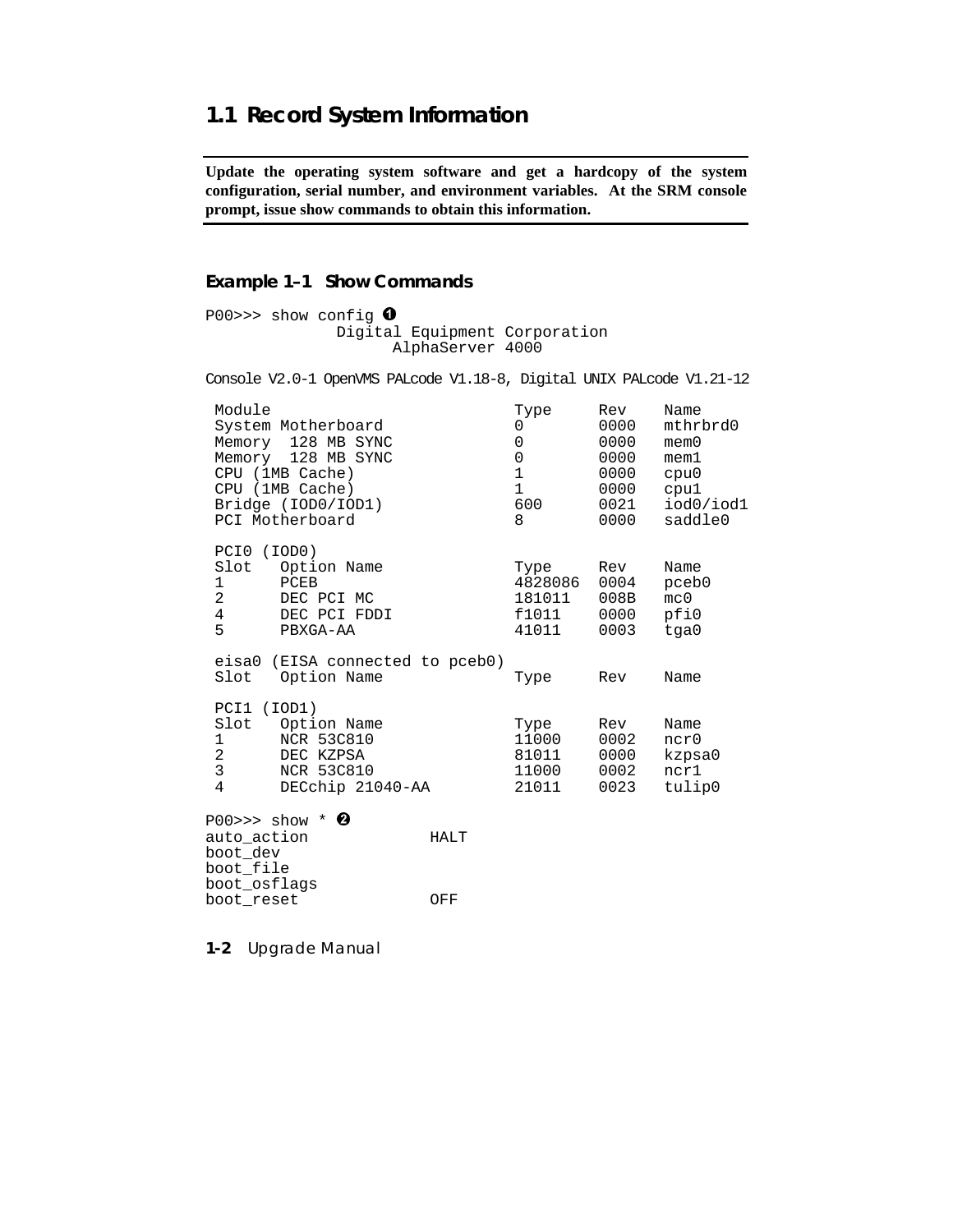```
bootdef_dev 
booted_dev 
booted_file 
booted_osflags 
                             dka500.5.0.1.1
[All environment variables are listed in output]
PO0>>> show sys_serial_num \bigcirc<br>sys serial num NI49304561sys_serial_num
```
- 1. Check that the operating system is at the minimum revision for the new AlphaServer 4000/4100 system.
- 2. Shut down the operating system and issue the console commands **show configuration (** $\bullet$ **) and show**  $*$  **(** $\bullet$ **)** to show the system configuration and environment variables. The system serial number is saved on the motherboard NVRAM, **not** the ESC NVRAM or the TOY NVRAM. Issue a **show sys** serial num  $(\mathbf{\Theta})$  to obtain the system serial number. Keep a hard copy of the output for reference at the end of this upgrade procedure.

Overview **1-3**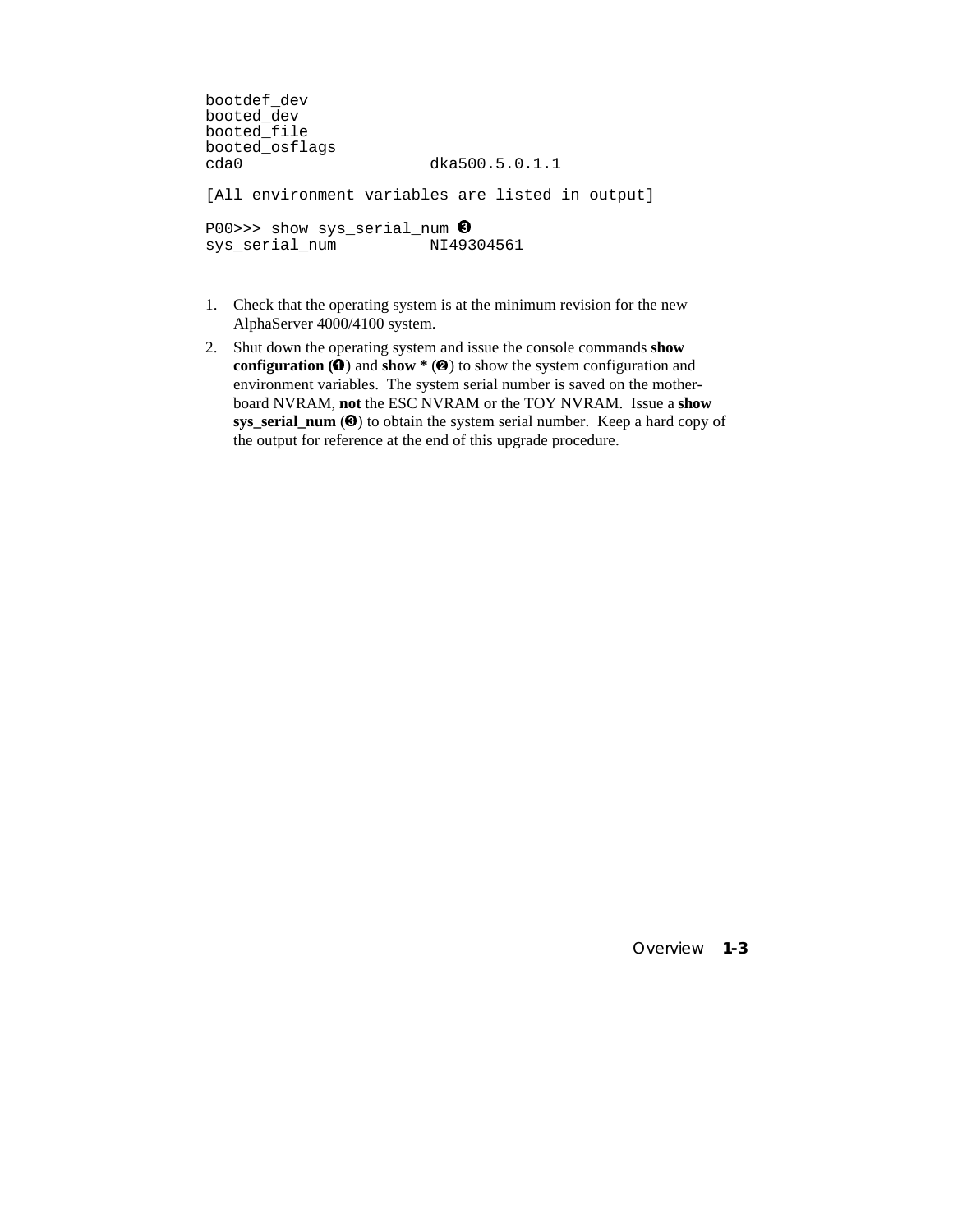## 1.2 Save Information to Diskette

To transfer environment variable (EV) settings and ECU data, copy the information to a diskette. You will then restore this information after the new system drawer is installed.

NOTE: You must type the commands exactly as they appear in Example  $1-2$ .

#### Example 1-2 Saving Information to Diskette

P00>>> show dev floppy  $\mathbf 0$ polling floppy0 (FLOPPY) PCEB - XBUS hose 0 dva0.0.0.1000.0 DVA0 **RX23** P00>>> chmod +w dva0.0.0.1000.0  $\bullet$ P00>>> cat eerom >pmem:800000  $\bullet$ P00>>> cat toy >pmem:802000  $\bullet$ P00>>> cat pmem:800000 -1 2200 >dva0.0.0.1000.0  $\Theta$ P00>>> hd buf/dva0  $\bullet$ block 0 00127860 93 19 20 06 01 04 0E 00 1E 00 AE 00 FC 0B 03 00 00127870 00 00 01 00 00 00 FF FF FF FF 00 00 00 00 00 00  $PO0>>$  ^C  $PO0>>$ 

1-4 Upgrade Manual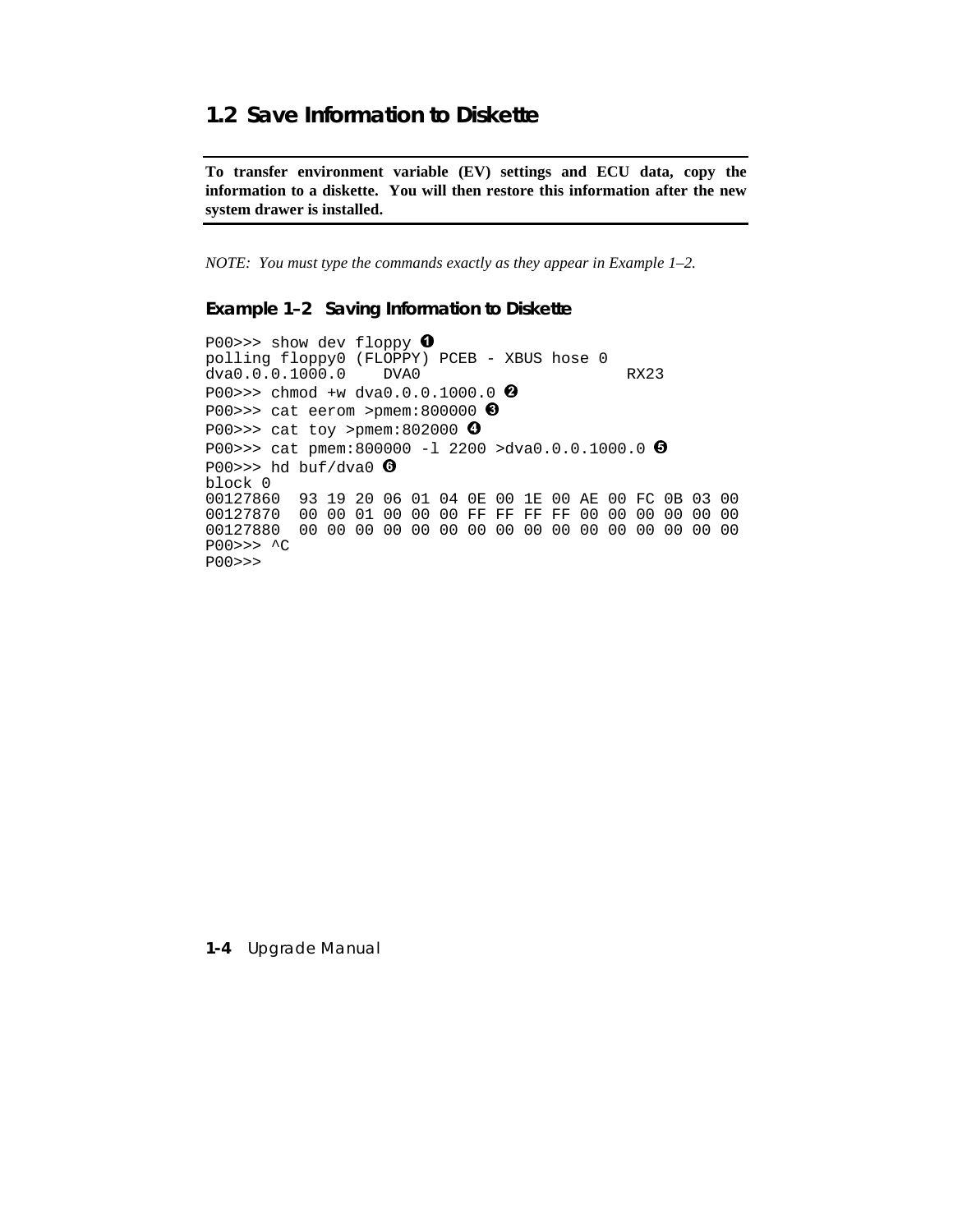- $\bf{0}$ Insert a new diskette into the system drawer diskette drive. Enter the command show device floppy to initialize the console diskette driver.
- $\boldsymbol{\Theta}$ Enter this command to make the diskette writable.
- $\bullet$ The command cat eerom >pmem:800000 saves the EV settings and ECU data stored in ESC NVRAM to memory.
- ❹ Issue this command to save the TOY NVRAM EV settings and ECU data to memory.
- $\boldsymbol{\Theta}$ Copy the memory contents to the diskette.
- $\odot$ Enter this command to check if the data has been copied. You can stop the output by issuing ^C.

Overview 1-5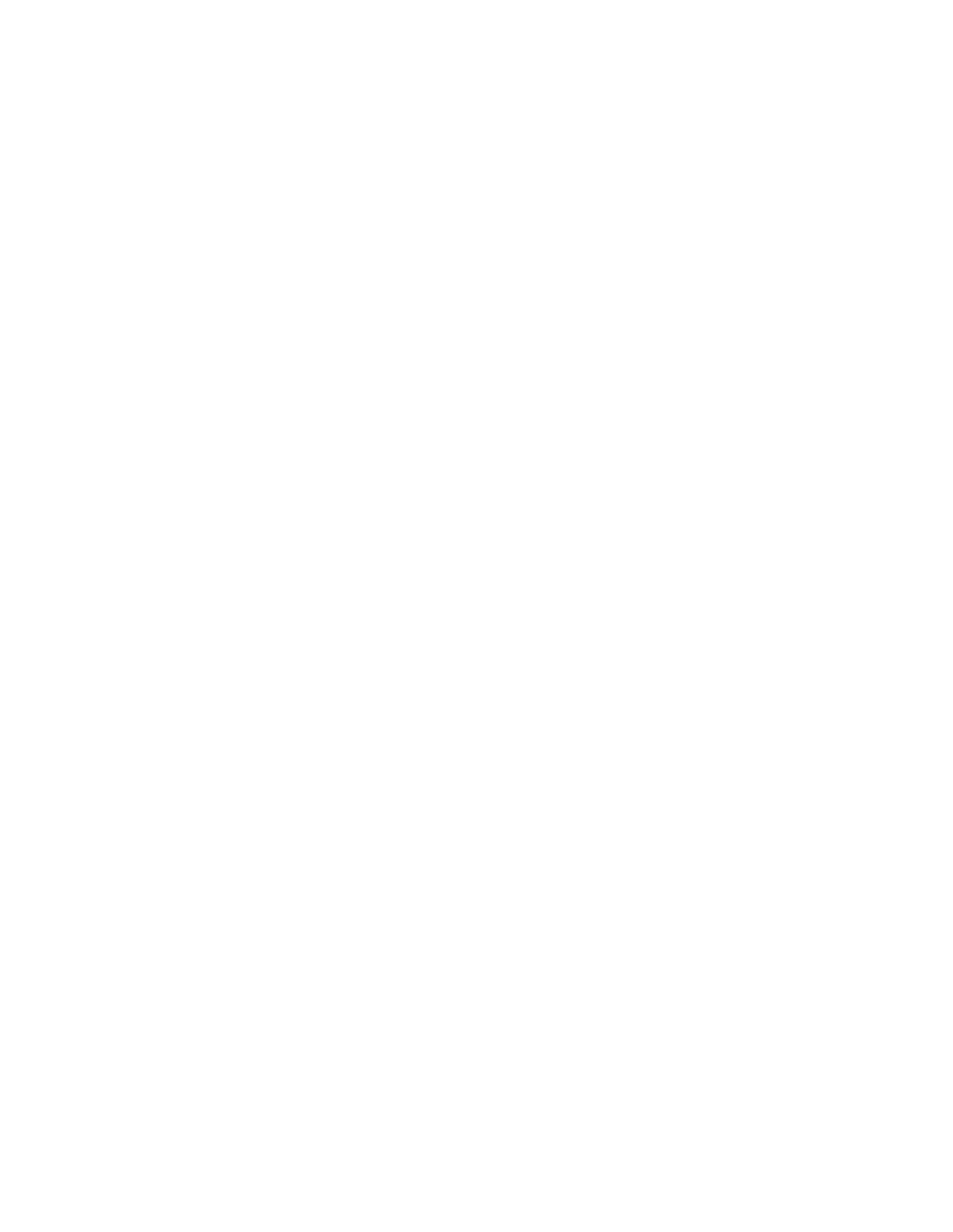# **Installing the Upgrade**

There are several upgrades in the AlphaServer 4000/4100 family that involve exchanging the system drawers. This chapter describes the procedure for installing the new system drawer in a cabinet or pedestal. Sections include:

- Remove Old System Drawer (Cabinet)
- Remove Old System Drawer (Pedestal)
- Transfer I/O Option Cards
- Transfer CPU and Memory Cards
- Install New System Drawer (Cabinet)
- Install New System Drawer (Pedestal)

Installing the Upgrade **2-1**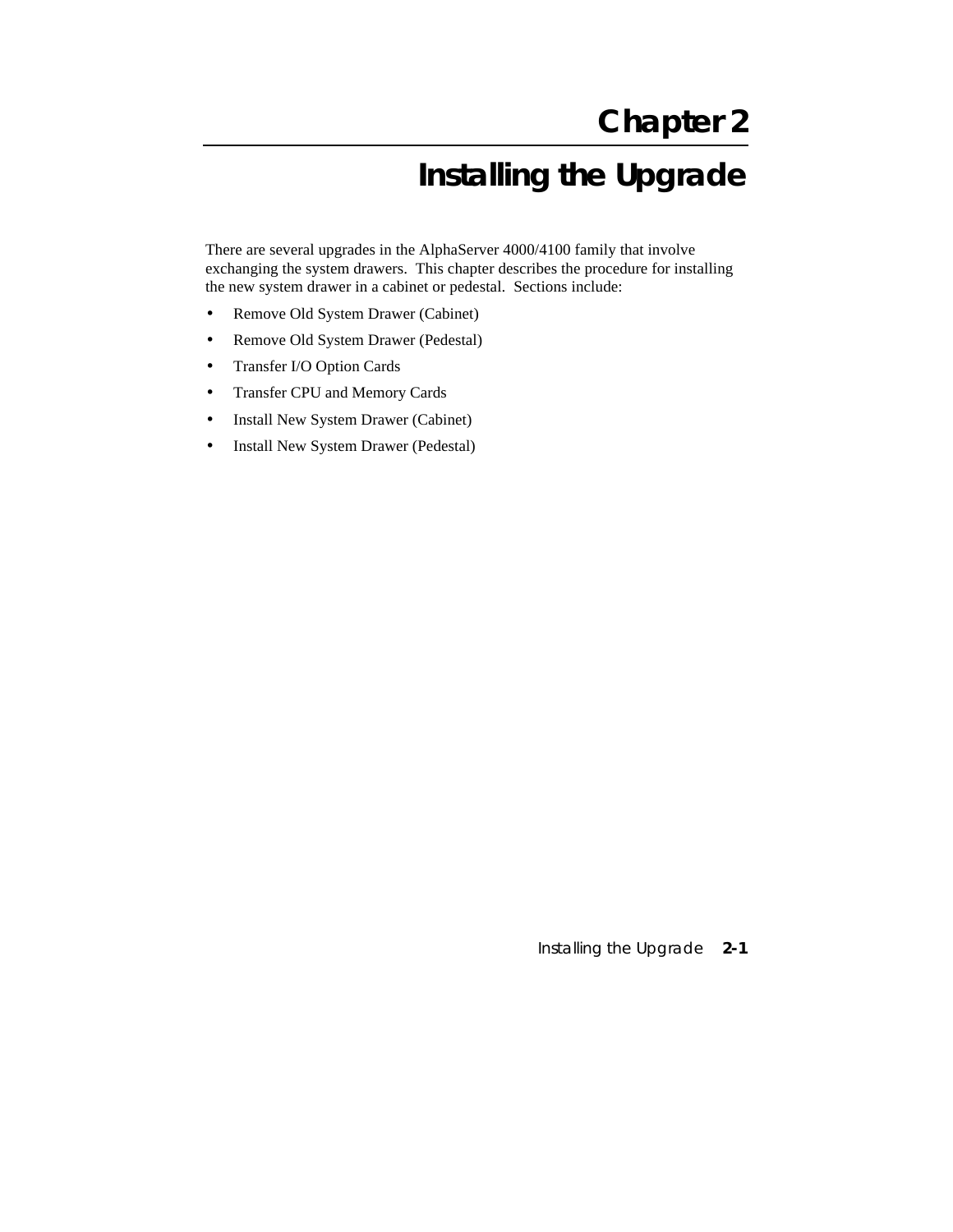# **2.1 Remove Old System Drawer (Cabinet)**

**First, power down the system. Then, open both cabinet doors, disconnect cables that obstruct the movement of the drawer, remove the shipping brackets, and slide the drawer out of the cabinet.**





**2-2** Upgrade Manual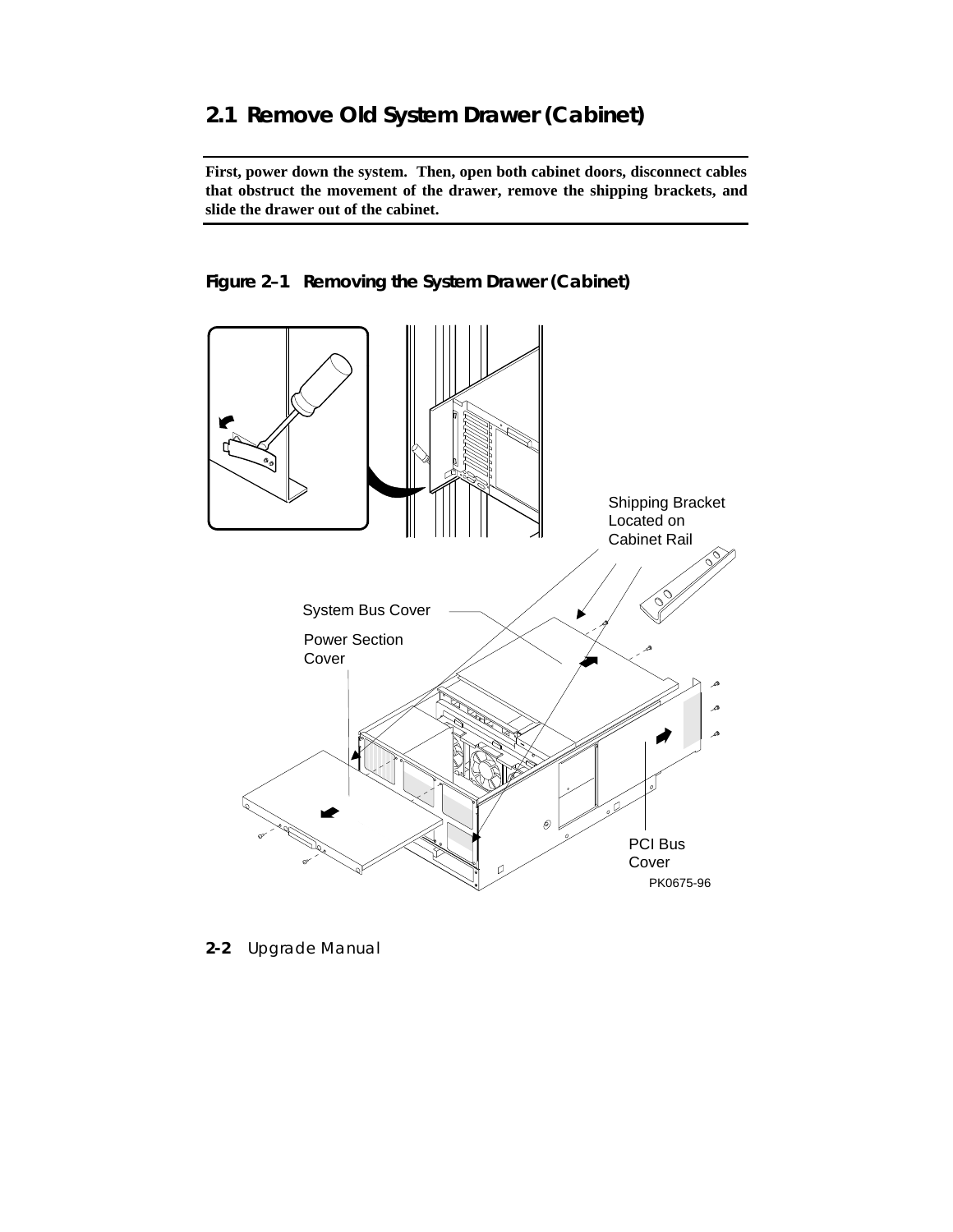*WARNING: The system drawer, fully configured, weighs 45 kg (100 lbs). Two people are required to remove and install a system drawer in the cabinet.*

- 1. At the front of the cabinet, unplug the drawer's power supplies.
- 2. Remove the two shipping brackets by removing the four Phillips screws (see Figure 2–1).
- 3. At the rear, remove the shipping bracket on the right rail so that the drawer can be pulled out.
- 4. Using a flathead screwdriver, disengage the interlock mechanism at the lower left-hand corner of the drawer.
- 5. Leaving the screwdriver in place, slowly slide the drawer out of the cabinet.
- 6. Set the drawer on a cleared, flat surface.
- 7. Remove the system bus cage cover by removing the two Phillips head screws.
- 8. Remove the I/O card cage cover by removing the three Phillips screws that attach the cover to the drawer. Slide the cover off the drawer.

Installing the Upgrade **2-3**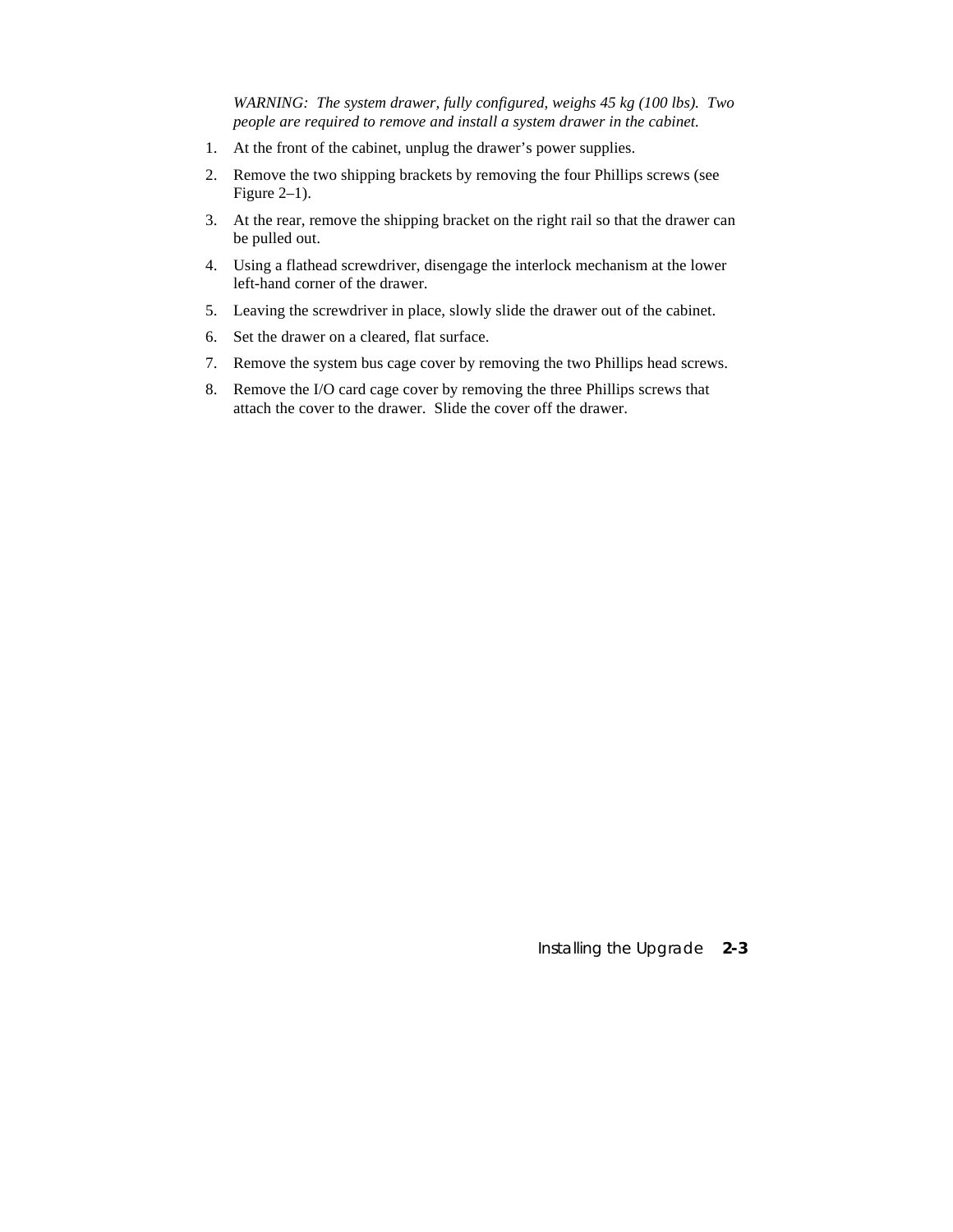# **2.2 Remove Old System Drawer (Pedestal)**

**First, power down the system. Remove the top cover and front door. Unplug the drawer's power supply(ies). Then, remove the system drawer. You must remove the pedestal tray and install it on the new system drawer.**

**Figure 2–2 Removing the System Drawer (Pedestal)**



*WARNING: The system drawer, fully configured, weighs 45 kg (100 lbs). Two people are required to remove and install a system drawer in the cabinet.*

- 1. Open the front door and remove it by lifting and pulling it away from the enclosure.
- 2. Unplug the system drawer's power supply(ies).
- 3. Remove the top cover. Unscrew the two Phillips head screws midway up on each side of the pedestal, tilt the cover up, and lift it away from the frame.
- 4. Remove the four screws that attach the system drawer to the pedestal. (You may have to remove a StorageWorks shelf to access these screws.)
- **2-4** Upgrade Manual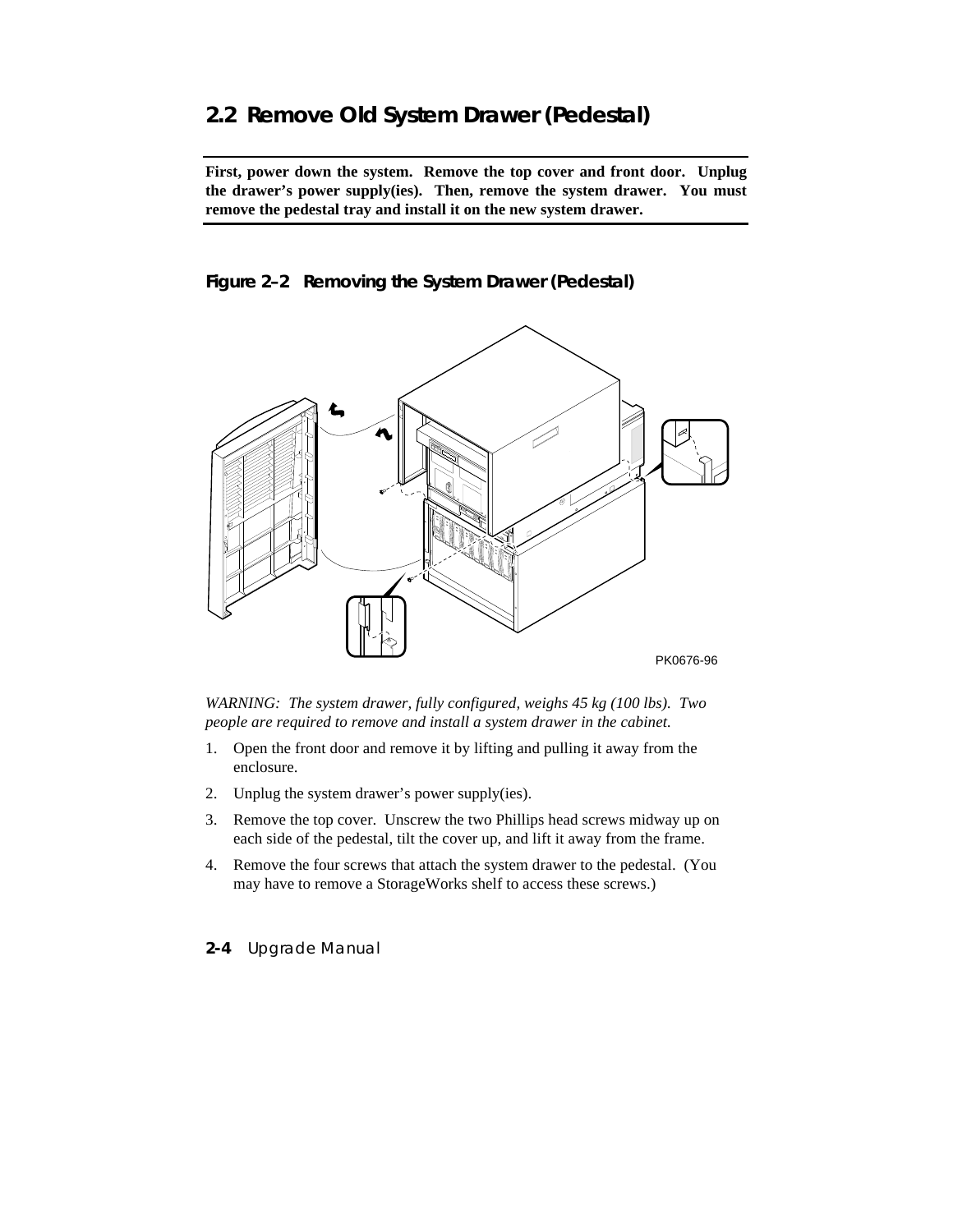- 5. Set the drawer on a cleared, flat surface.
- 6. Remove the system bus cage cover by removing the two Phillips head screws.
- 7. Remove the I/O card cage cover by removing the three Phillips screws that attach the cover to the drawer. Slide the cover off the drawer.

#### **Removing the Pedestal Tray**

- 1. Remove the tray cover by loosening the screws at the back of the tray.
- 2. Disconnect the cables from the control panel and any optional SCSI device from the bulkhead connector in the rear right corner of the tray.
- 3. Unscrew the Phillips head screw holding the bulkhead to the tray.
- 4. Unscrew the two Phillips head retaining screws and slide the tray off the drawer.

Reverse the above procedure when installing the pedestal tray on the new system drawer.

#### **Figure 2–3 Removing the Pedestal Tray**



#### Installing the Upgrade **2-5**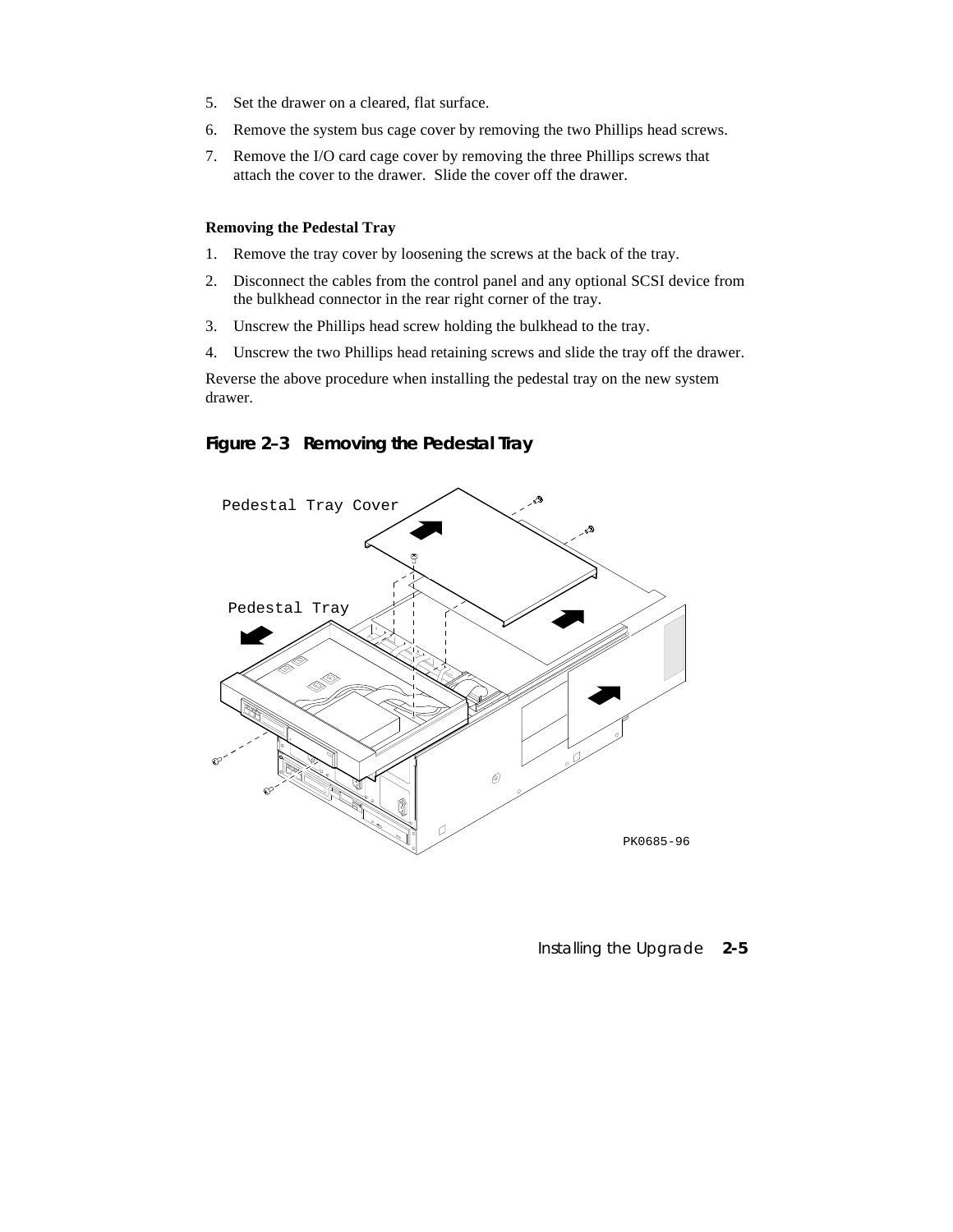# **2.3 Transfer I/O Option Cards**

**Remove the I/O option cards.**



**Figure 2–4 Removing an I/O Option Card**

**2-6** Upgrade Manual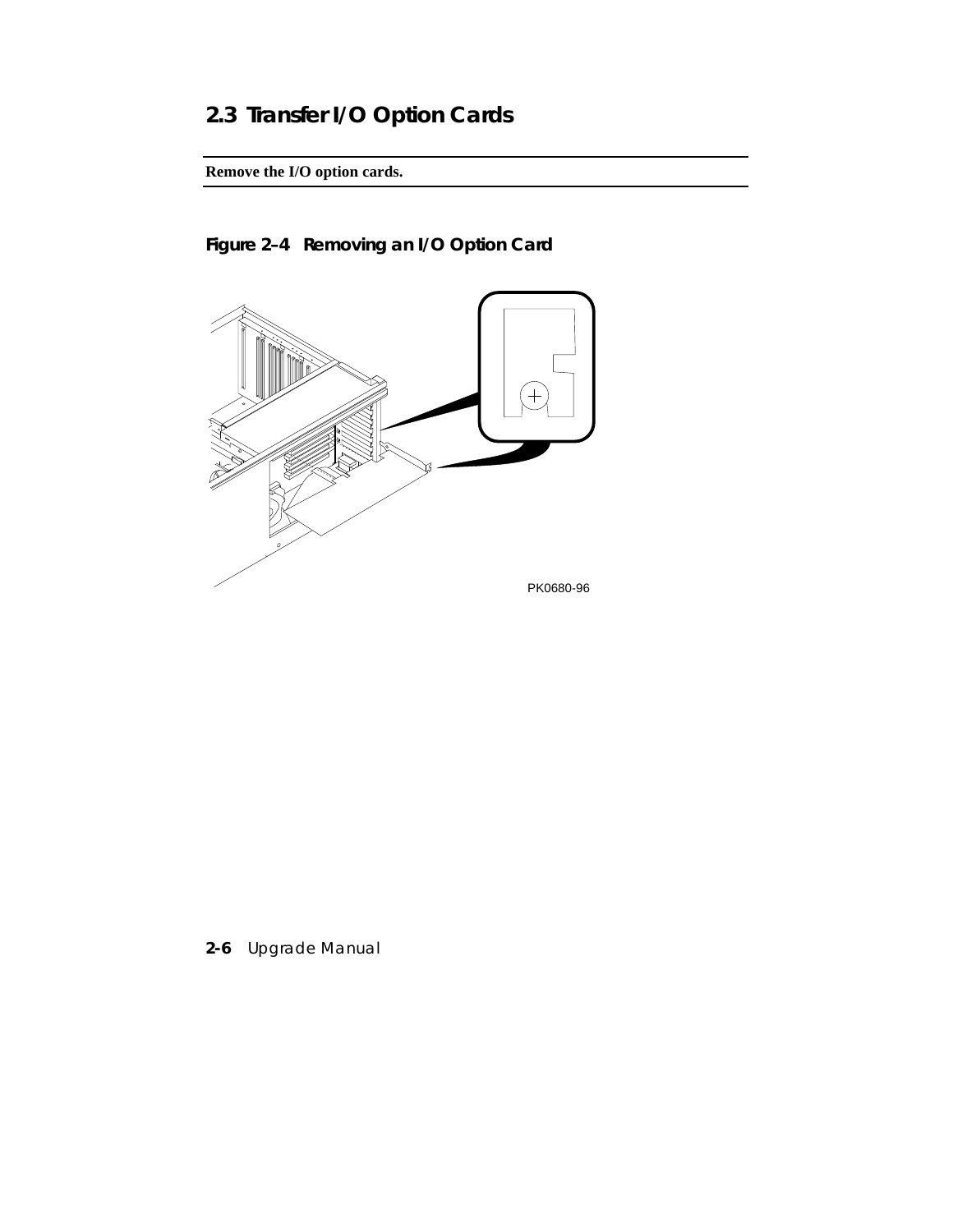- 1. Disconnect any cables attached to the I/O card.
- 2. Remove the Phillips screw that holds the I/O card in place.
- 3. Slide the I/O card from the card cage.

Installing the Upgrade **2-7**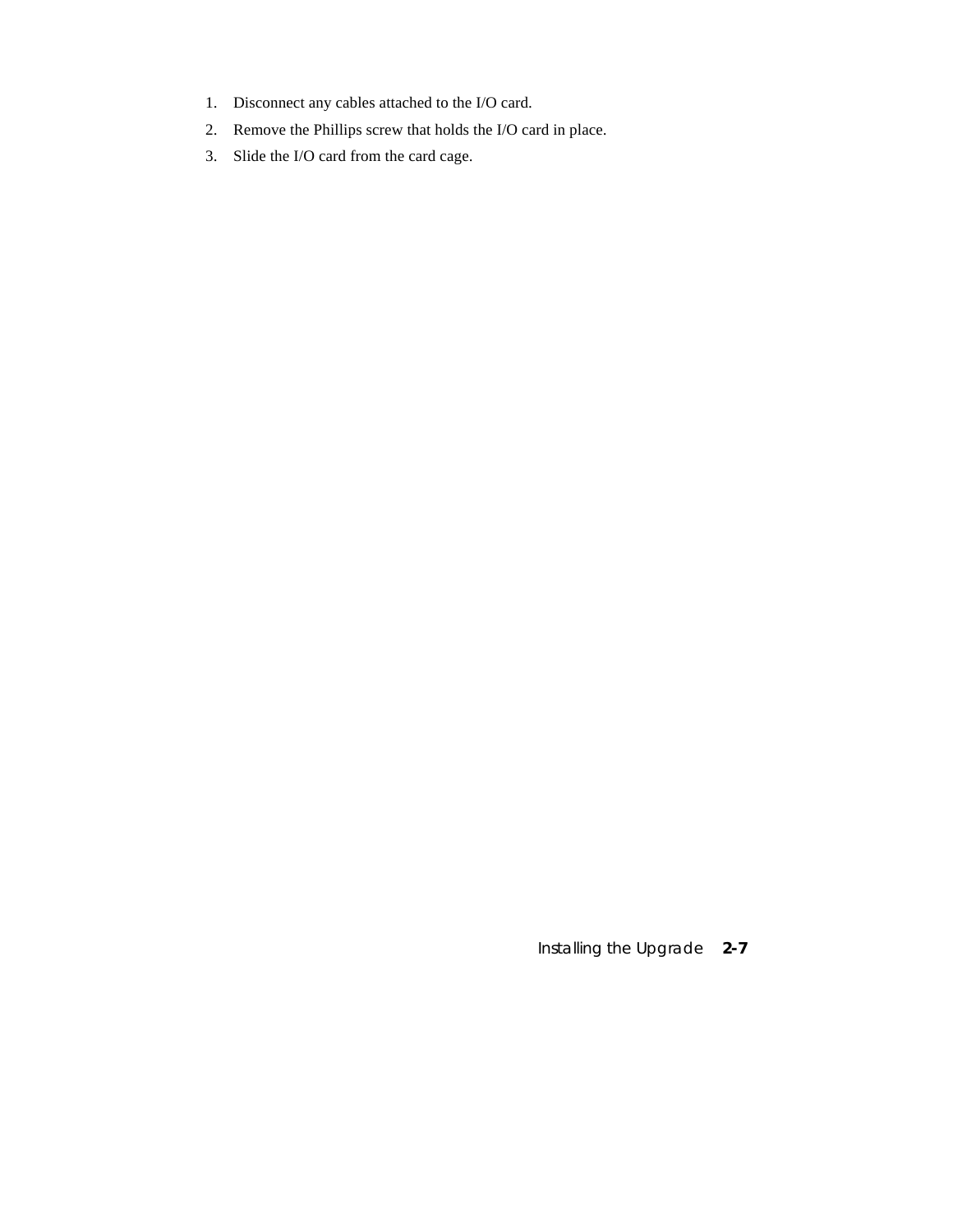# **2.4 Transfer CPU and Memory Cards**

**Remove the CPU and memory cards from the old system drawer and then install them in the new system drawer.**

*NOTE: When upgrading to an AlphaServer 4000 system drawer, you can transfer the KN304-AA (B3004-AA), KN304-DA (B3004-DA), and KN302-AB (B3004-BA) CPU cards. DO NOT transfer the KN301-CA (B3001-AA) card or the KN302-AB (B3002-AA) card.*

**Figure 2–5 Removing a CPU Card**



PK0677-96

**2-8** Upgrade Manual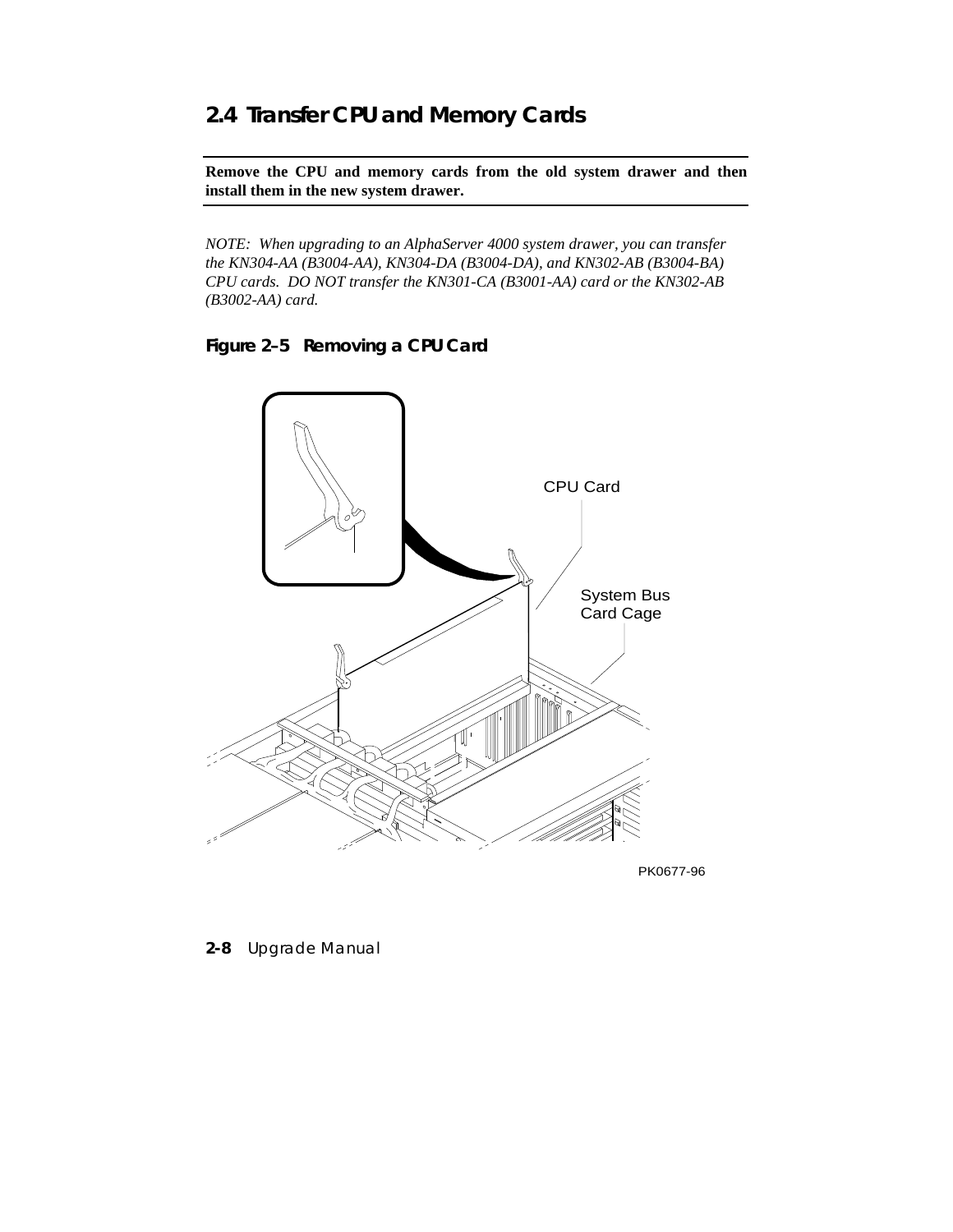*CAUTION: Wear an antistatic wrist strap when working on this system.*

- 1. Raise the levers on the CPU card.
- 2. Carefully lift the card out of the card cage.

Reverse these steps when installing the cards in the new system drawer.

*NOTE: The first CPU card must occupy slot CPU0.*

*NOTE: Memory cards must be configured in matched pairs. When large memory pairs are configured with smaller memory pairs, the largest memory cards must be installed in the lowest order slots.*

### **Figure 2–6 Removing a Memory Card**



To remove a memory card, loosen the captive screw on the top brace of the card and lift the card from the cage.

Installing the Upgrade **2-9**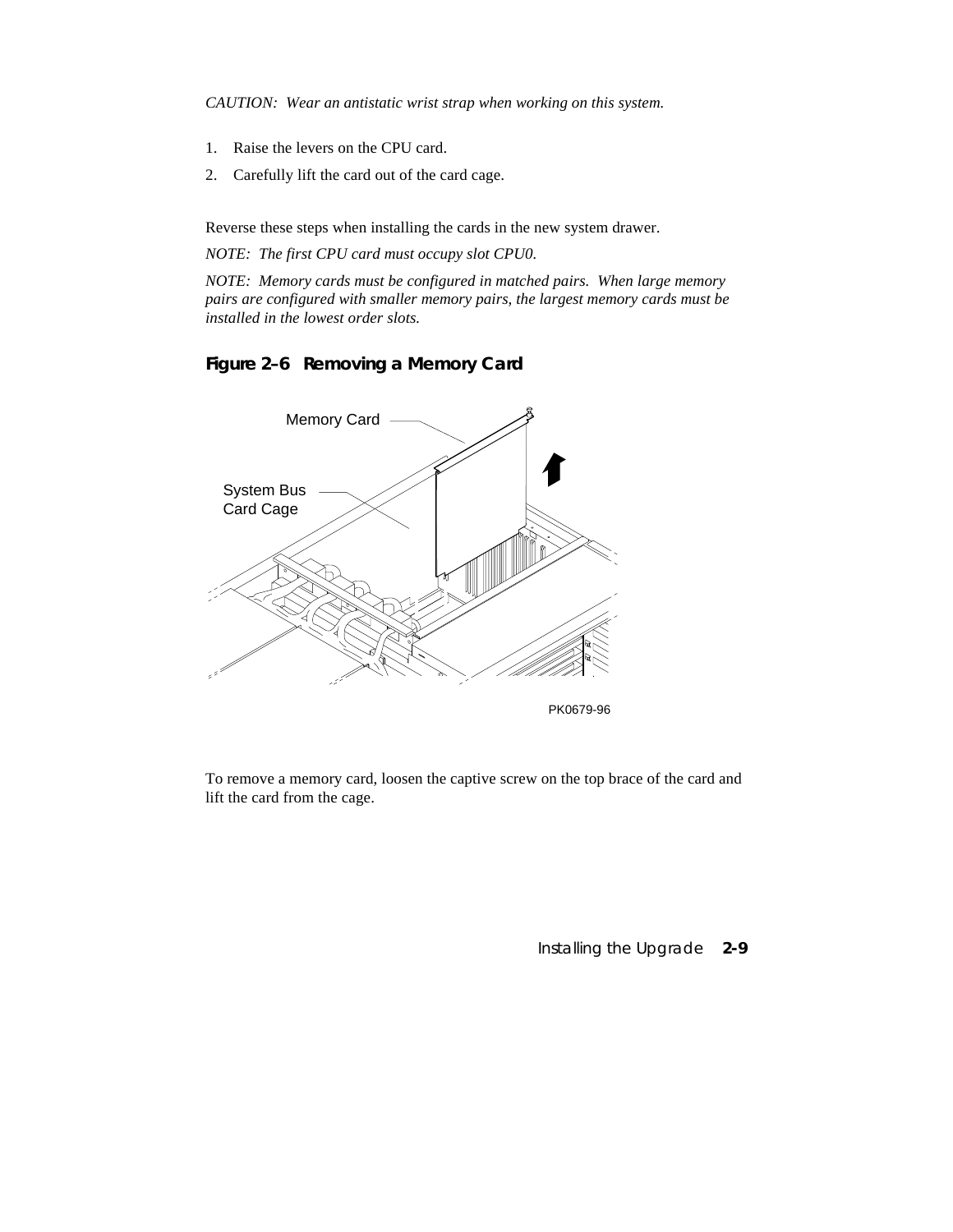**You install the new system drawer at the front of the cabinet.**

# **Figure 2–7 System Drawer Retaining Brackets**



**2-10** Upgrade Manual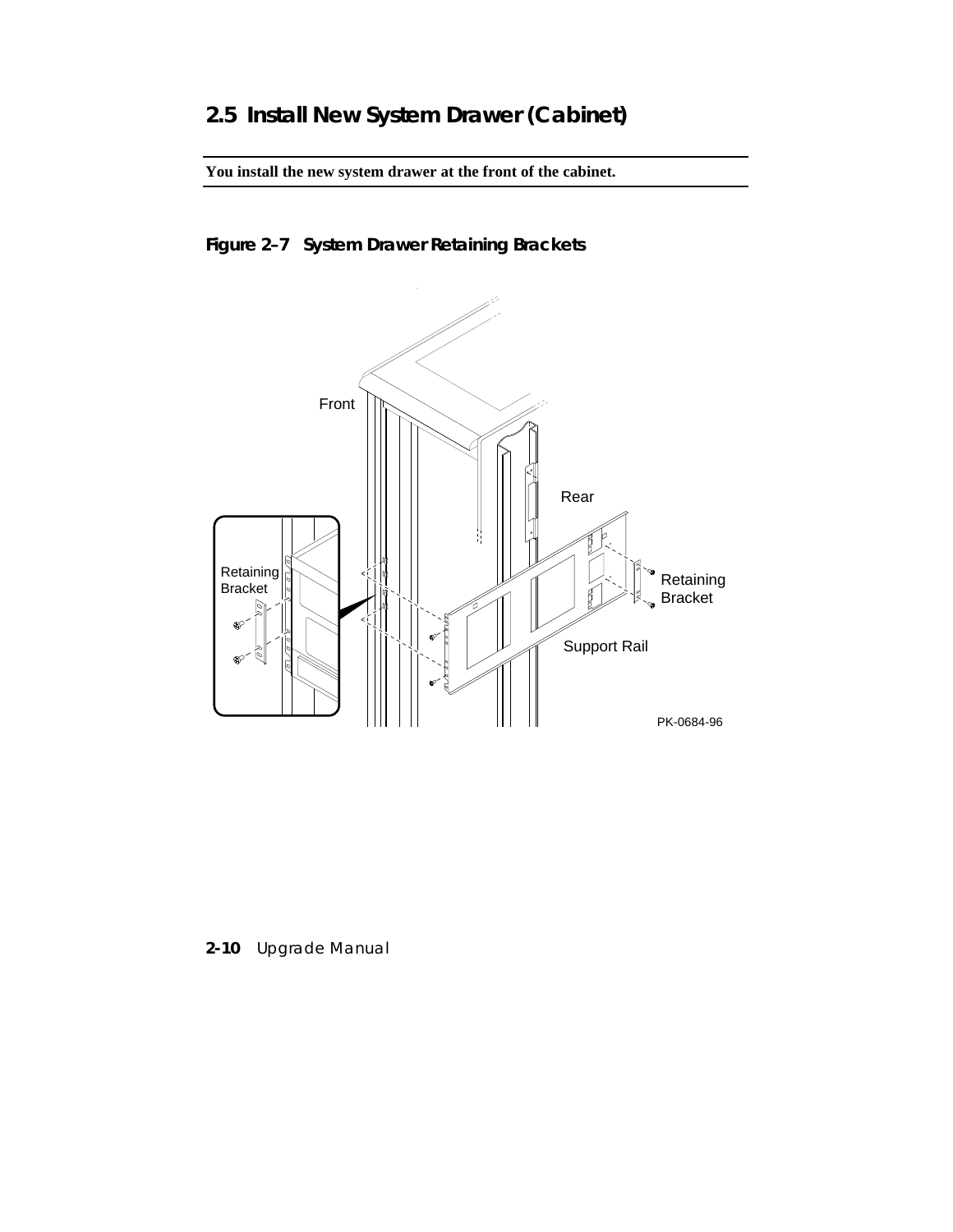*WARNING: The system drawer, fully configured, weighs 45 kg (100 lbs). Two people are required to install a system drawer in the cabinet.*

- 1. Install the new system drawer at the front of the cabinet. Position the system drawer so that the power supply section is located at the front of the cabinet.
- 2. Carefully slide the system drawer onto the support rails. The interlock mechanism will catch the drawer and hold it in place (see Figure 2–8).
- 3. Secure the system drawer by fastening the retaining brackets with screws (two brackets at the front of the cabinet and one bracket at the rear of the cabinet). See Figure 2–7.
- 4. Plug the power cable(s) into the power strip at the bottom of the cabinet and into the front of the system drawer.
- 5. Tie-wrap the power and signal cables to either the cabinet mounting holes or cable management bracket. Provide strain relief to cable connectors to avoid disconnection during operation.

#### **Figure 2–8 Interlock Mechanism (Rear)**



Installing the Upgrade **2-11**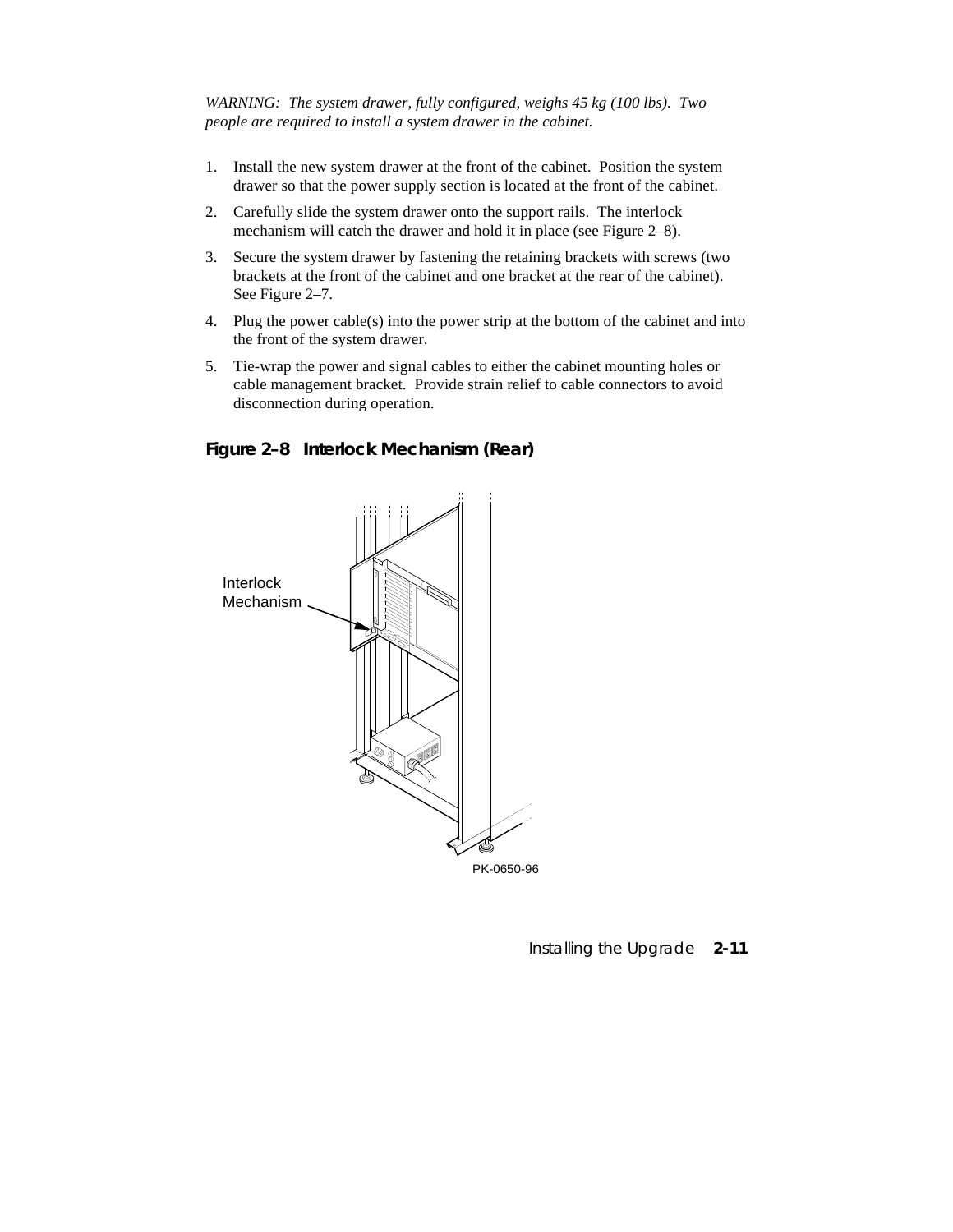# **2.6 Install New System Drawer (Pedestal)**





**2-12** Upgrade Manual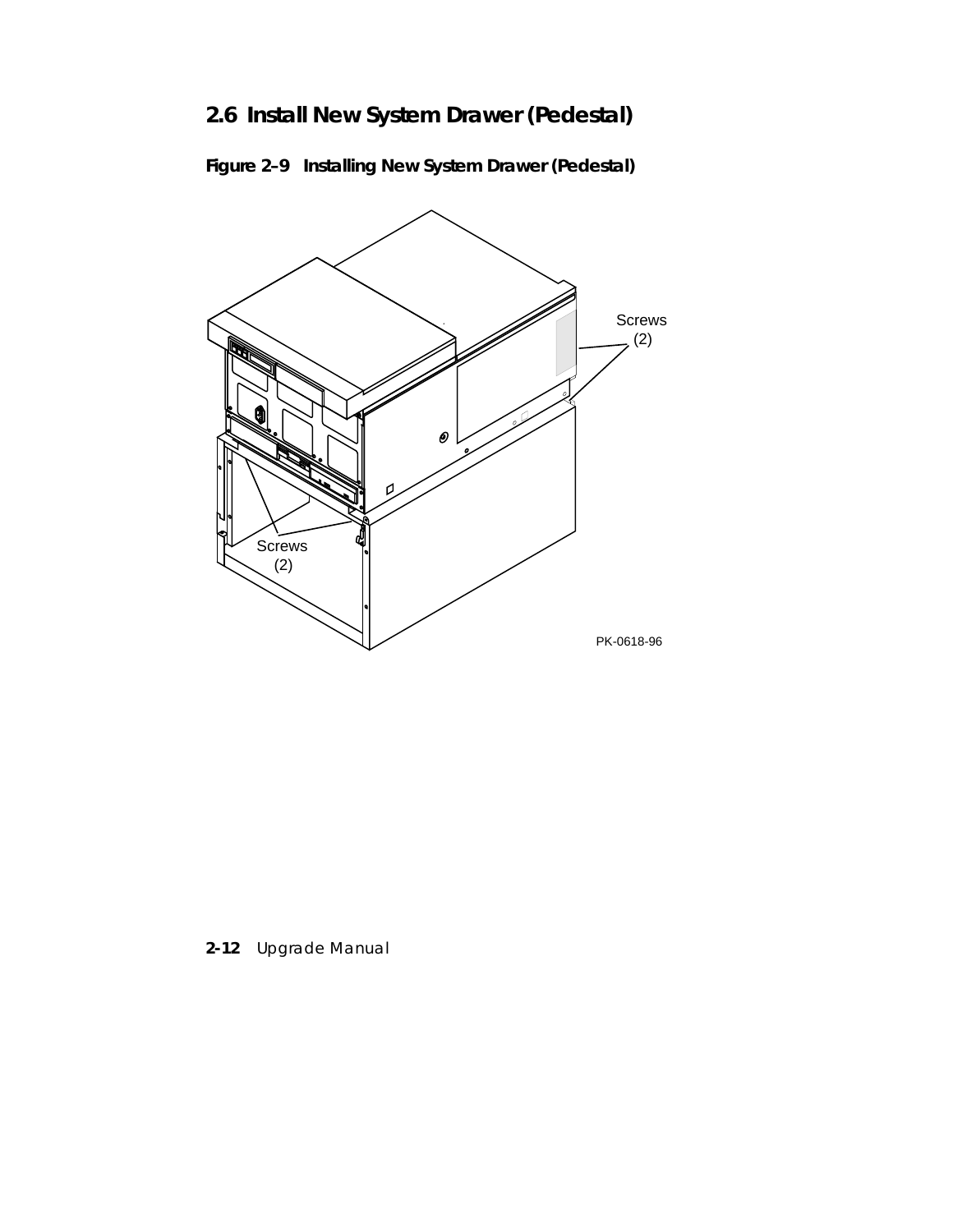*WARNING: The system drawer, fully configured, weighs 45 kg (100 lbs). Two people are required to install a system drawer in the pedestal.*

- 1. Lift the drawer onto the pedestal base.
- 2. Attach the drawer to the pedestal by installing the four screws at each corner of the pedestal base (see Figure 2–9).
- 3. Attach the pedestal tray (see Section 2.2).
- 4. Attach the top cover by sliding it into the two rear brackets and install the two screws at the front of the pedestal (see Figure 2–2).
- 5. Plug the power cable(s) into the power strip at the bottom of the cabinet and into the front of the system drawer.
- 6. Attach the front door.

Installing the Upgrade **2-13**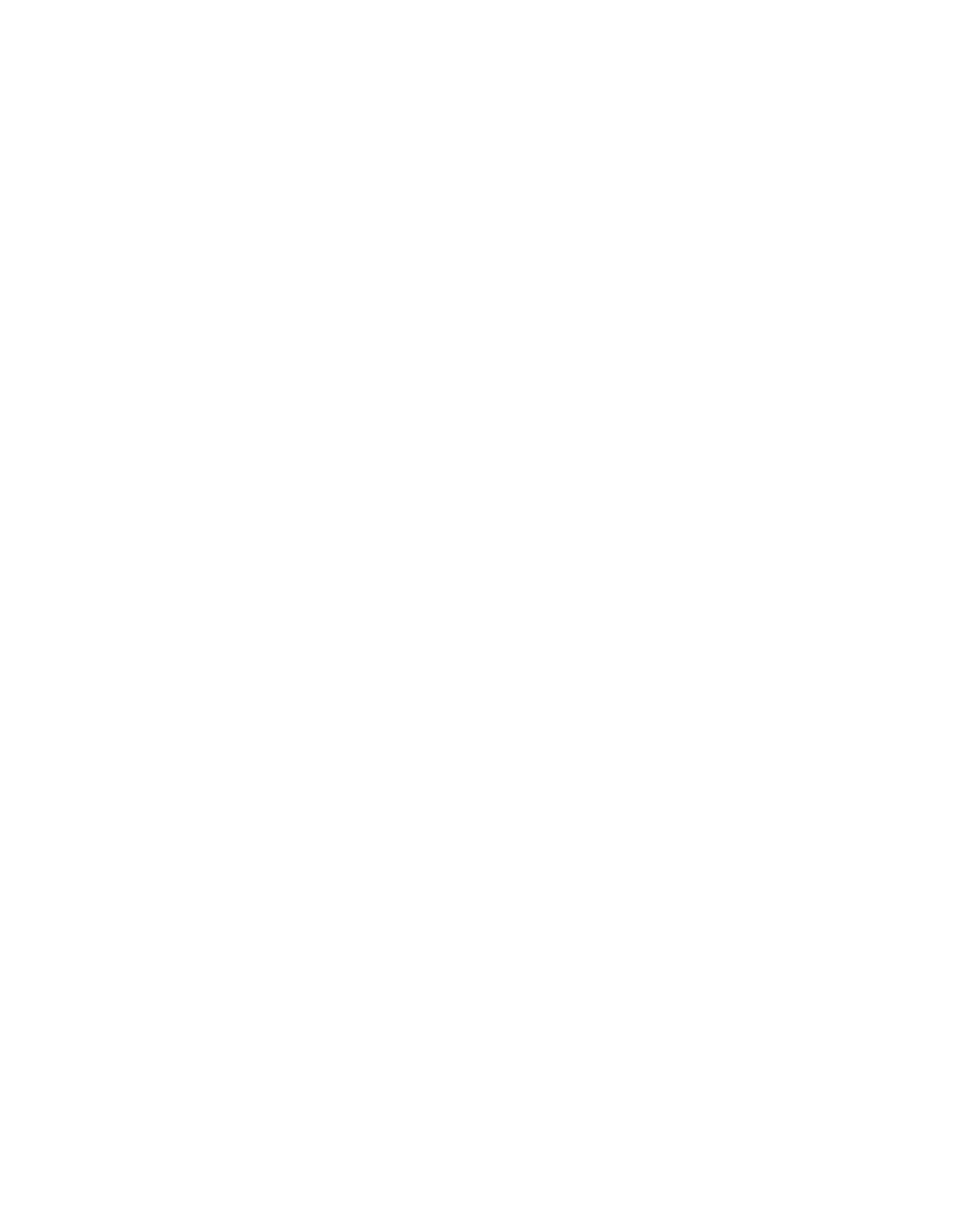# **Chapter 3**

# **Verification**

This chapter provides the system drawer verification procedure. See the *AlphaServer 4000* or *4100 System Drawer User's Guide* for more information. Sections include:

- Restore System Information
- Update Firmware

Verification **3-1**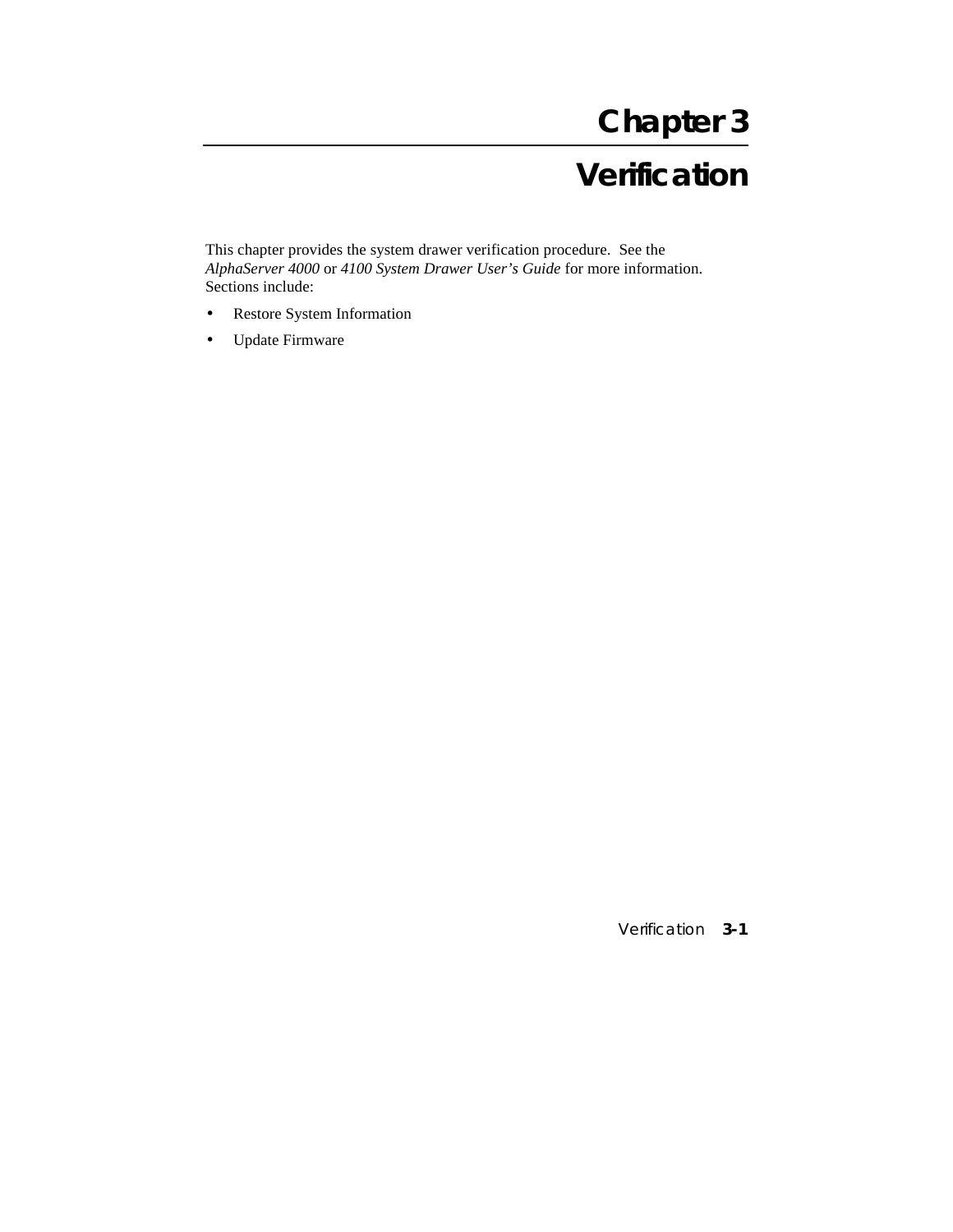### 3.1 Restore System Information

After you have installed the new system drawer, turn on the system and check the power-up test. Check the system configuration against the old configuration. Insert the diskette and restore the system environment variable settings and ECU data. Issue the set command to set the system model number and serial number.

NOTE: You must type the commands exactly as they appear in Example 3-1.

**Example 3-1 Restoring Environment Variables** 

P00>>> sho dev floppy  $\bullet$ polling floppy0 (FLOPPY) PCEB - XBUS hose 0 dva0.0.0.1000.0 DVA0 **RX23** P00>>> cat dva0.0.0.1000.0 -1 2200 >pmem:800000  $\Theta$ P00>>> cat pmem:800000 >eerom  $\bigcirc$ P00>>> cat pmem:802000 >toy  $\bullet$  $PO0>>$  show \*  $\Theta$ auto\_action **HALT** boot\_dev boot\_file boot osflags boot\_reset OFF [All environment variables are listed in output] P00>>> set sys\_serial\_num NI49304561  $\odot$ P00>>> set sys\_model\_num 4100 P00>>> test  $\bullet$ 

3-2 Upgrade Manual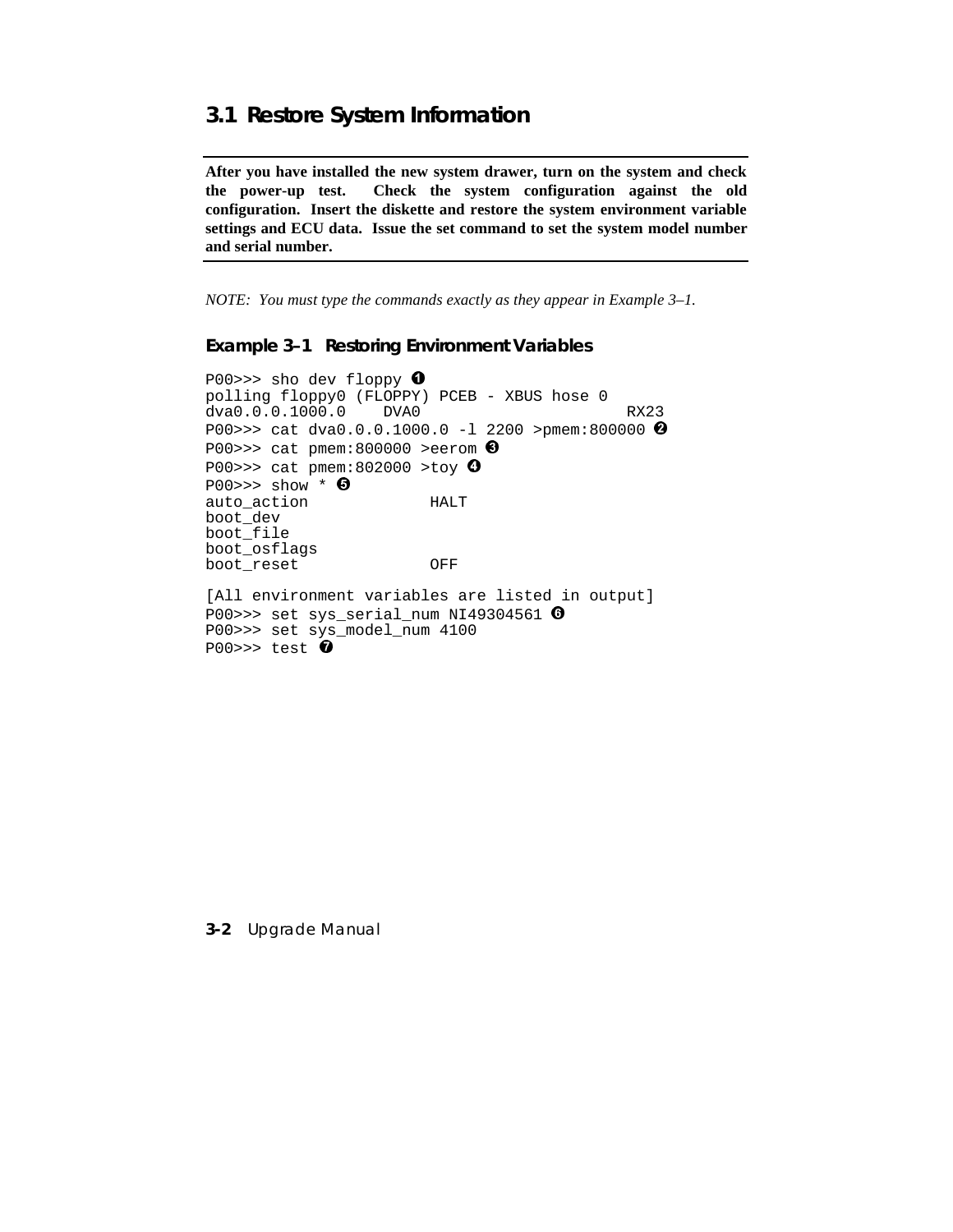Press the control panel Halt button to reset the system.

Press the Power button to power up the system. After powering up the system, testing begins and status messages display. Check the test results and system configuration. At the SRM console prompt, restore the EV settings and use the set command to set the system model number and serial number.

- $\bullet$  Insert the diskette into the system drawer diskette drive. Enter the command **show device floppy** to initialize the console diskette driver.
- $\bullet$  Copy the contents of the diskette to memory.
- $\bullet$  Restore the ESC NVRAM contents to memory.
- **O** Restore the TOY NVRAM contents to memory.
- Î Enter a **show \*** command to check environment variable settings.
- $\Theta$  Issue the command set sys\_serial\_num to restore the system serial number. Update the model number by entering the **set sys\_model\_num** command.
- Ð You may enter the **test** command to verify the system.

Verification **3-3**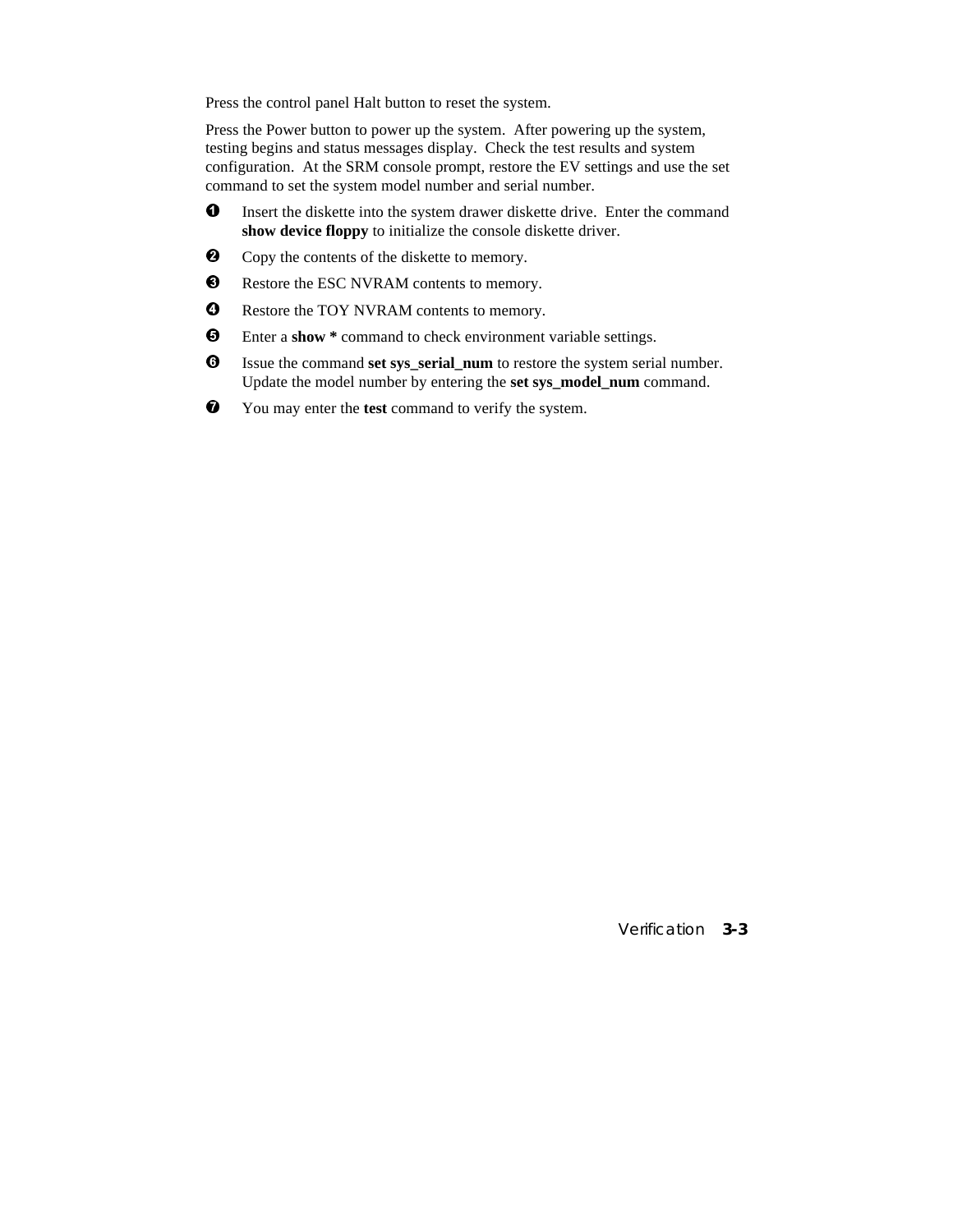### 3.2 Update Firmware

Use the Loadable Firmware Update (LFU) Utility to update system firmware. In Example 3–2 the user inserts the update CD-ROM, issues the LFU command, and selects cda0 as the load device. In Example 3-3 the user starts LFU by using a boot dka500 command.

#### Example 3-2 Updating Firmware with LFU Command

```
P00>>> lfu
***** Loadable Firmware Update Utility *****
Select firmware load device (cda0, dva0, ewa0), or
Press <return> to bypass loading and proceed to LFU: cda0
                                                                            0
Please enter the name of the options firmware files list, or
Press <return> to use the default filename [AS4X00FW]: AS4X00CP \bulletCopying AS4X00CP from DKA500.5.0.1.1
Copying [as4x00]RHREADME from DKA500.5.0.1.1.
Copying [as4x00]RHSRMROM from DKA500.5.0.1.1 ....................
Copying [as4x00]RHARCROM from DKA500.5.0.1.1 .............
                           -------------------------------------
                                                                          \boldsymbol{\Theta}Function Description
  ___________
                            Display Displays the system's configuration table.<br>Exit Done exit LFU (reset).<br>List Lists the device, revision, firmware name, and
             update revision.
Lfu Restarts LFU.<br>Readme Lists important release information.<br>Update Replaces current firmware with loadable data image.<br>Verify Compares loadable and hardware images.
 ? or Help Scrolls this function table.
                                                                            Ô
UPD> list
Device
                Current Revision Filename
                                                           Update Revision
```
 $V5.12-2$ AlphaBIOS  $V5.24-0$ arcrom srmflash  $V1.2-4$ srmrom  $V3.0-10$ 

Continued on next page

#### 3-4 Upgrade Manual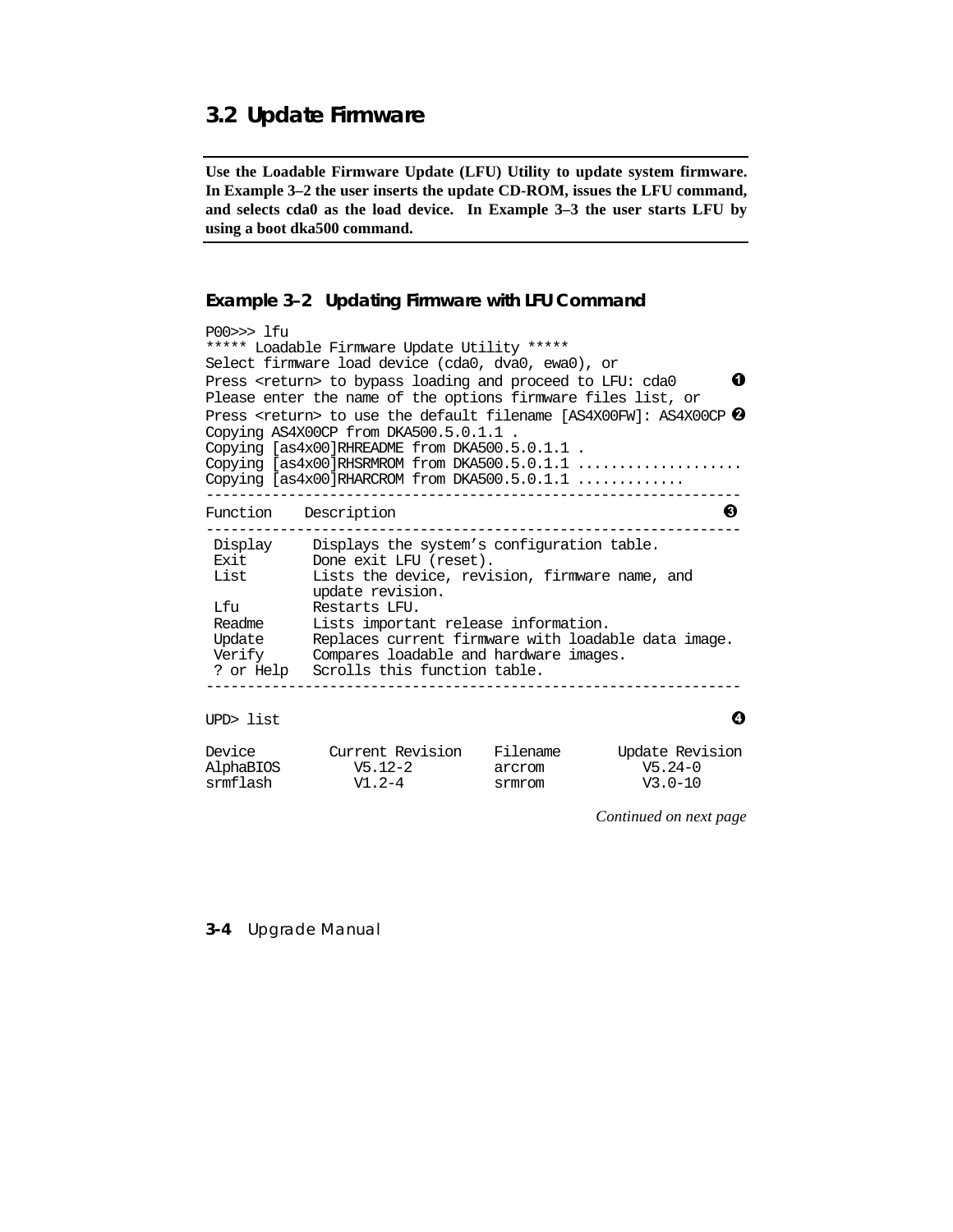- Ê Select the device from which firmware will be loaded. The choices are the internal CD-ROM, the internal floppy disk, or a network device. In this example, the internal CD-ROM is selected.
- $\odot$  Select the file that has the firmware update, or press Enter to select the default file. The file options are:

| AS4X00FW<br>(default) | SRM console, AlphaBIOS console, and I/O adapter<br>firmware. |
|-----------------------|--------------------------------------------------------------|
| AS4X00CP              | SRM console and AlphaBIOS console firmware only.             |
| AS4X00IO              | I/O adapter firmware only.                                   |
|                       |                                                              |

In this example the file for console firmware (AlphaBIOS and SRM) is selected.

- $\bullet$  The LFU function table and prompt (UPD>) display.
- $\bullet$  Use the LFU list command to determine the revision of firmware in a device and the most recent revision of that firmware available in the selected file. In this example, the resident firmware for each console (SRM and AlphaBIOS) is at an earlier revision than the firmware in the update file.

*Continued on next page*

Verification **3-5**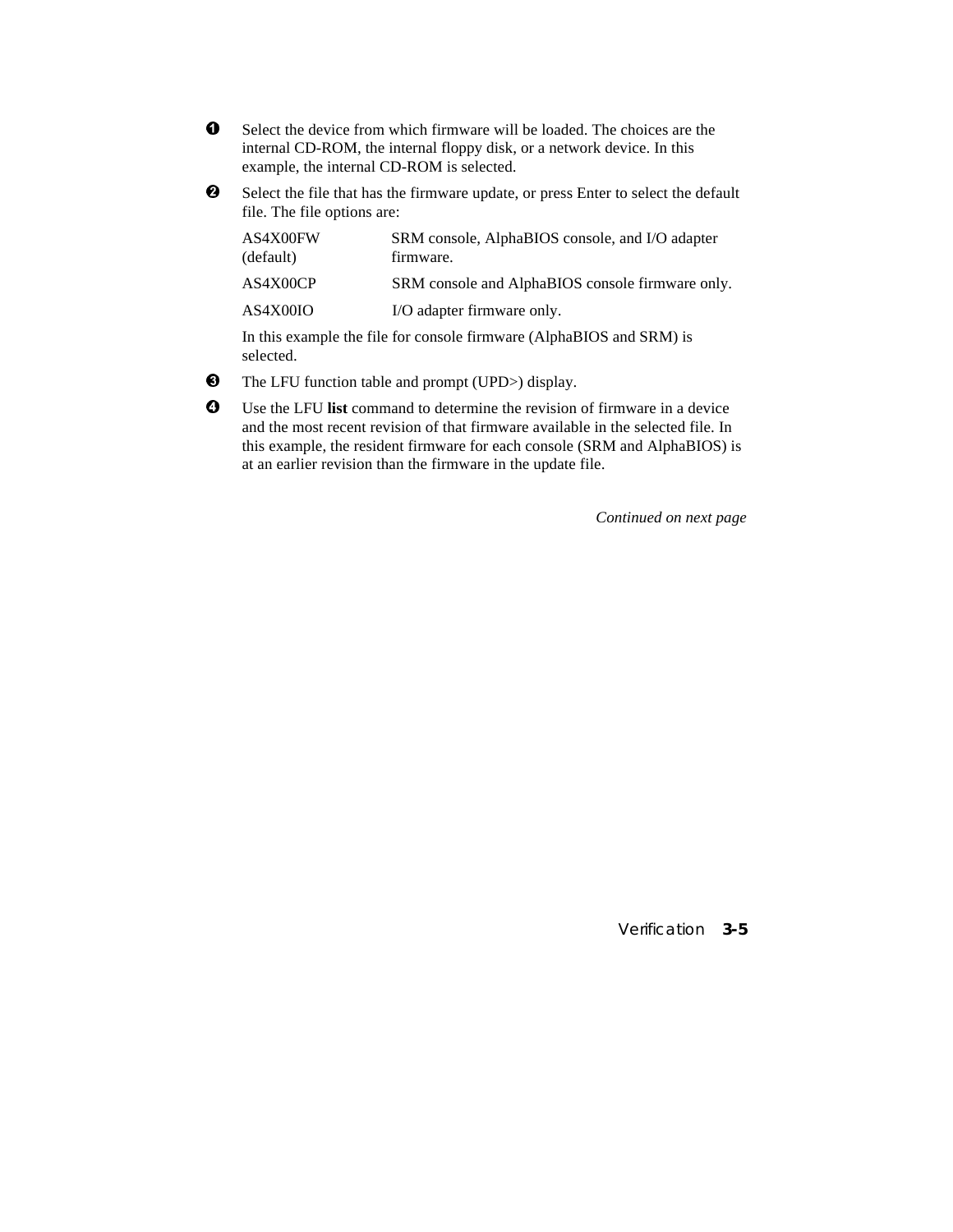#### **Example 3–2 Updating Firmware with LFU Command (Continued)**

UPD> update  $*$   $\qquad \qquad \bullet$ WARNING: updates may take several minutes to complete for each device. Confirm update on: AlphaBIOS  $[Y/(N)]$  y  $\qquad \qquad \bullet$ DO NOT ABORT! Updating to V5.24-0... Verifying V5.24-0... PASSED. Confirm update on: srmflash  $[Y/(N)]$  y DO NOT ABORT! Updating to V3.0-10... Verifying V3.0-10..PASSED. UPD> exit  $\bullet$ 

**3-6** Upgrade Manual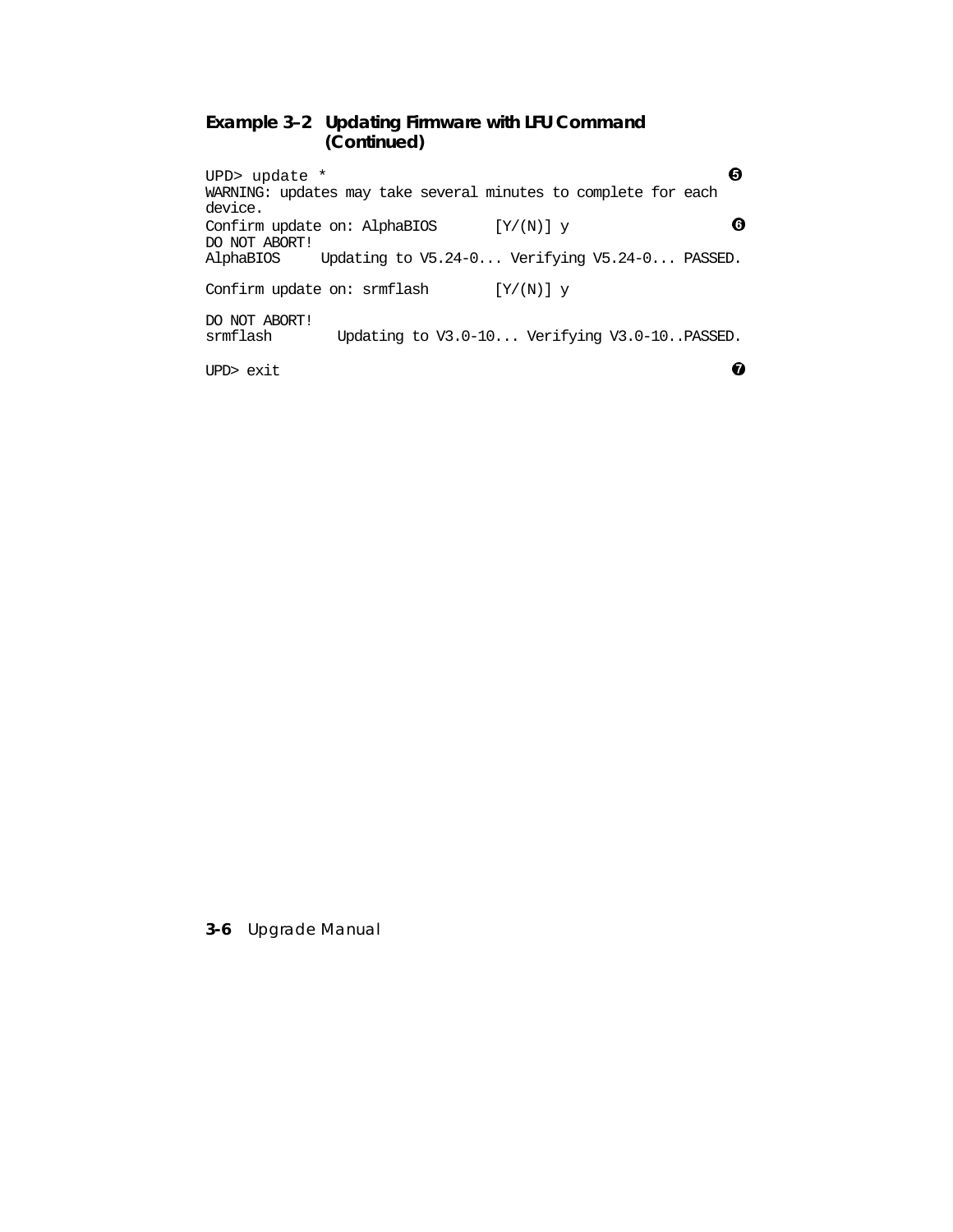- $\Theta$  The **update** command updates the device specified or all devices. In this example, the wildcard indicates that all devices supported by the selected update file will be updated.
- Ï For each device, you are asked to confirm that you want to update the firmware. The default is no. Once the update begins, do not abort the operation. Doing so will corrupt the firmware on the module.
- Ð The **exit** command returns you to the console from which you entered LFU (either SRM or AlphaBIOS).

Verification **3-7**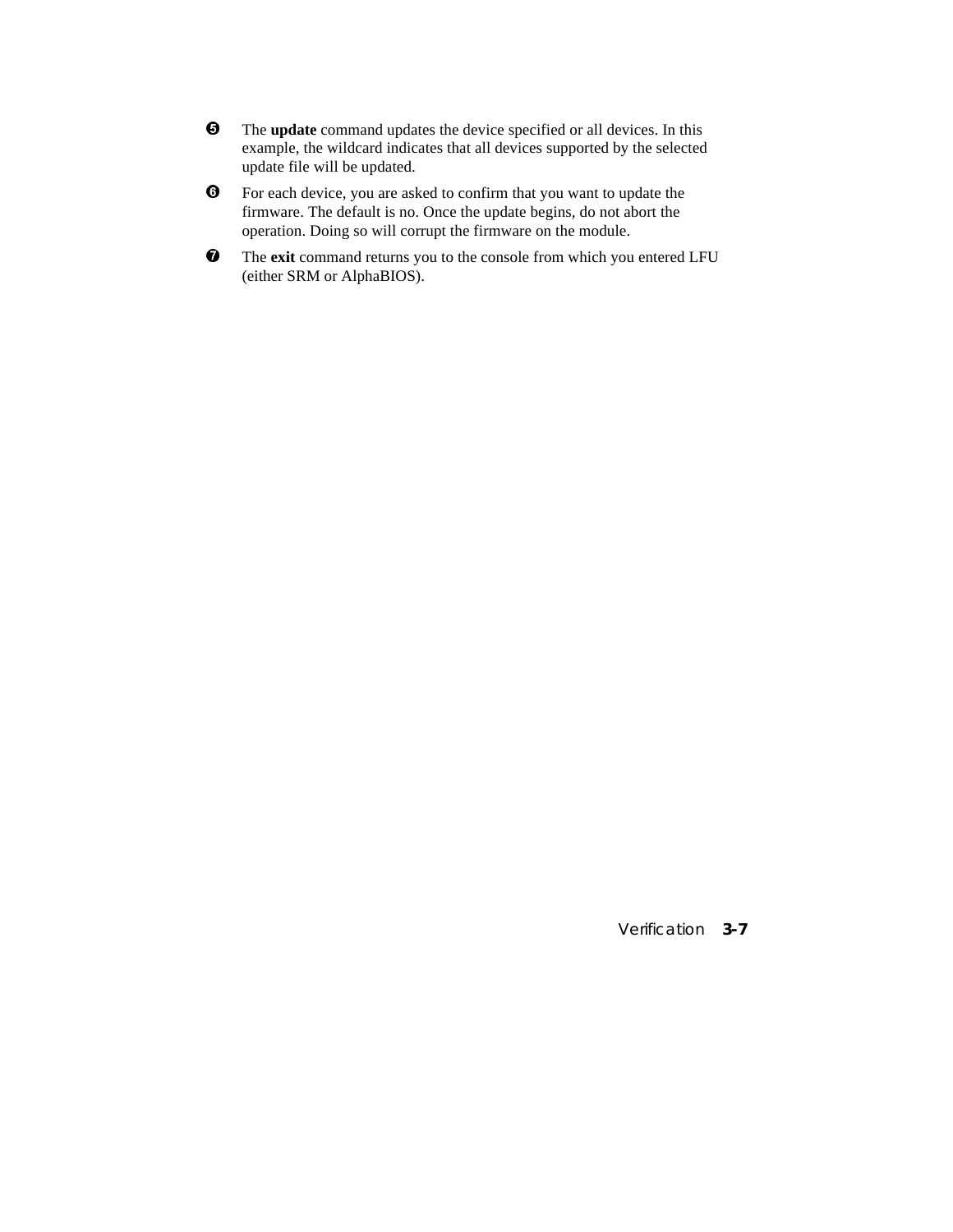#### **Example 3–3 Updating Firmware Using Boot DKA500 Command**

```
P00>>> b dka500\bullet(boot dka500.5.0.1.1)
Building FRU table
bootstrap code read in
base = 200000, image_start = 0, image_bytes = 16d400initializing HWRPB at 2000
initializing page table at 1f2000
initializing machine state
setting affinity to the primary CPU
jumping to bootstrap code
Starting Firmware Update Utility\bullet***** Loadable Firmware Update Utility *****
----------------------------------------------------------
Function Description
----------------------------------------------------------
 Display Displays the system's configuration table.
 Exit Done exit LFU (reset).
List Lists the device, revision, firmware name, and
 update revision.
 Lfu Restarts LFU.
Readme Lists important release information.
 Update Replaces current firmware with loadable data
 image.
 Verify Compares loadable and hardware images.
 ? or Help Scrolls this function table.
----------------------------------------------------------
```
UPD>

In Example 3–3 the user inserts the firmware update CD-ROM, and then enters the command **b** dka500 ( $\bullet$ ) to start LFU ( $\bullet$ ).

**3-8** Upgrade Manual